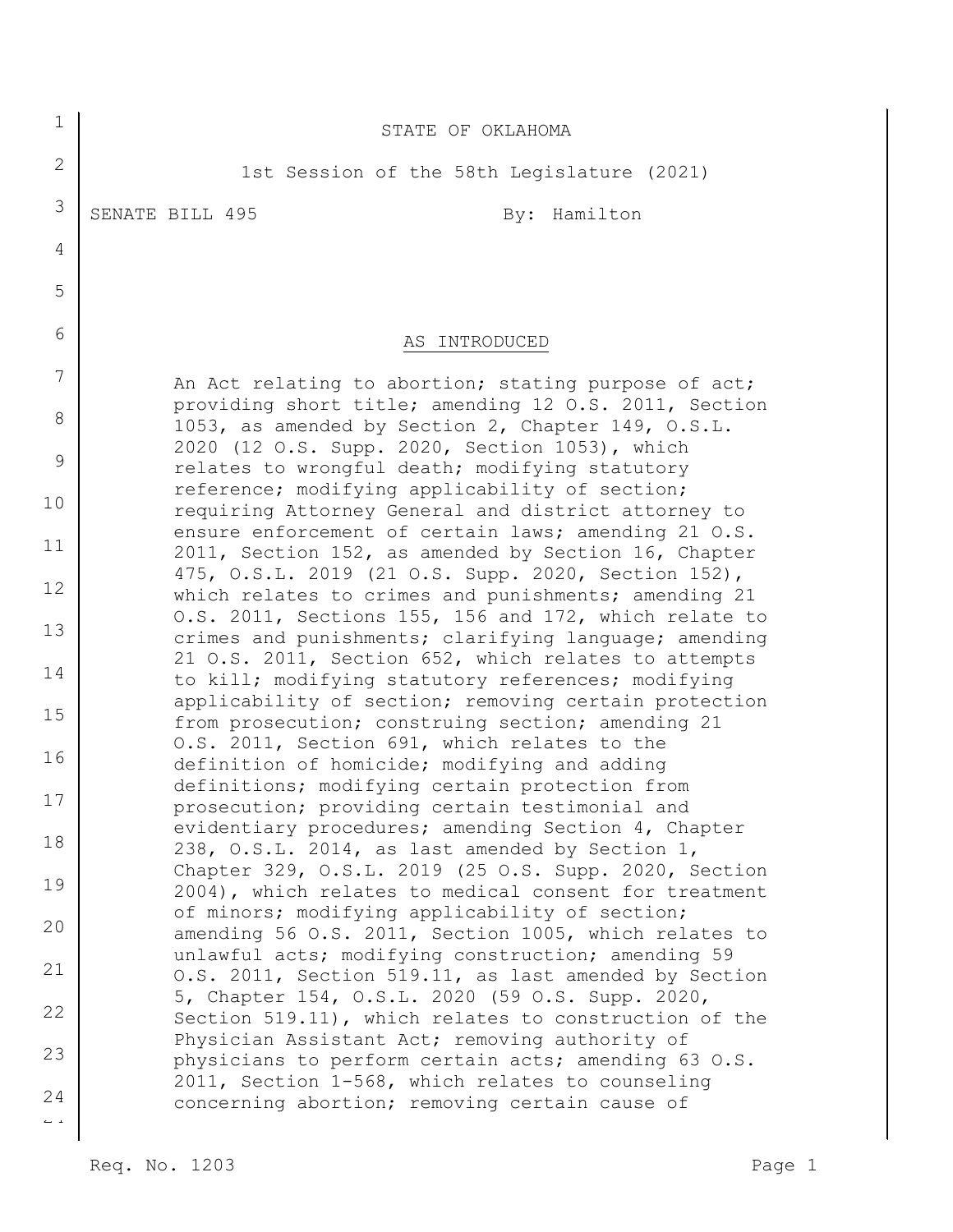1 2 3 4 5 6 7 8 9 10 11 12 13 14 15 16 17 18 19 20 21 22 23 24 action; amending 63 O.S. 2011, Section 1-701, as amended by Section 1, Chapter 150, O.S.L. 2020 (63 O.S. Supp. 2020, Section 1-701), which relates to definitions; modifying certain definition; amending 63 O.S. 2011, Section 1-728c, which relates to employer discrimination; removing certain circumstance under which discrimination is prohibited; amending 63 O.S. 2011, Section 2601, which relates to definitions; modifying certain definition; amending 74 O.S. 2011, Section 5054, which relates to limits on use of funds; modifying statutory references; repealing 21 O.S. 2011, Sections 684, 714, 861 and 862, which relate to crimes and punishments; repealing 63 O.S. 2011, Sections 1-729a, as amended by Section 1, Chapter 121, O.S.L. 2014 (63 O.S. Supp. 2020, Section 1- 729a), 1-731, 1-731.2 through 1-737, 1-737.4, as amended by Section 1, Chapter 123, O.S.L. 2017 (63 O.S. Supp. 2020, Section 1-737.4), 1-737.5, 1-737.6, 1-738i, 1-738j, 1-738k, as amended by Section 1, Chapter 303, O.S.L. 2013 (63 O.S. Supp. 2020, Section 1-738k), 1-738l, 1-738m, as amended by Section 6, Chapter 255, O.S.L. 2015 (63 O.S. Supp. 2020, Section 1-738m), 1-738n, as amended by Section 3, Chapter 303, O.S.L. 2013 (63 O.S. Supp. 2020, Section 1- 738n), 1-738o, 1-738p, 1-738.1A, 1-738.2 through 1- 738.3a, as amended by Sections 1 through 3, Chapter 255, O.S.L. 2015 (63 O.S. Supp. 2020, Sections 1- 738.2 through 1-738.3a), 1-738.3d, 1-738.3e, 1-734 and 1-738.5, 1-738.6, 1-738.7, 1-738.8, as amended by Section 4, Chapter 255, O.S.L. 2015 (63 O.S. Supp. 2020, Section 1-738.8), 1-738.9 through 1-738.12, 1- 738.13, as amended by Section 5, Chapter 255, O.S.L. 2015 (63 O.S. Supp. 2020, Section 1-738.13), 1-738.14 through 1-740.1, 1-740.2, 1-740.3 and 1-740.4, as amended by Sections 2, 3 and 4, Chapter 320, O.S.L. 2013 (63 O.S. Supp. 2020, Sections 1-740.2, 1-740.3 and 1-740.4), 1-740.4a, 1-740.4b, as amended by Section 1, Chapter 387, O.S.L. 2015 (63 O.S. Supp. 2020, Section 1-740.4b), 1-740.5 through 1-740.11, 1- 740.12, as amended by Section 485, Chapter 304, O.S.L. 2012 (63 O.S. Supp. 2020, Section 740.12), 1- 741 through 1-743, and 1-745.1 through 1-745.11, which relate to abortion; repealing Sections 1 through 7, Chapter 170, O.S.L. 2012 (63 O.S. Supp. 2020, Sections 1-729.1 through 1-729.7), which relate to the Freedom of Conscience Act; repealing Sections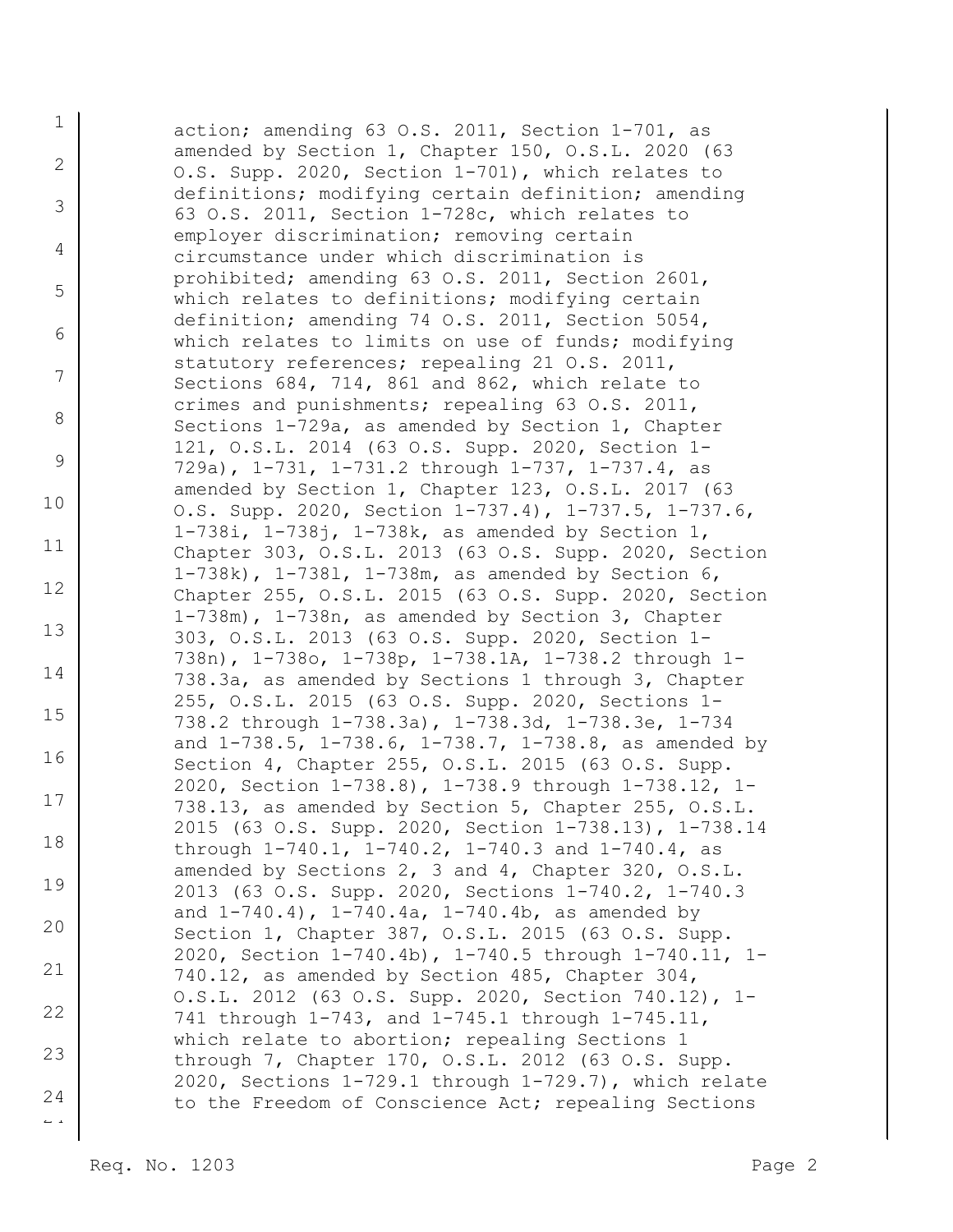1 2 3 4 5 6 7 8 9 10 11 12 13 14 15 16 17 18 19 20 21 22 23 24 1 through 9, Chapter 159, O.S.L. 2012 (63 O.S. Supp. 2020, Sections 1-745.12 through 1-745.19), which relate to the Heartbeat Informed Consent Act; repealing Section 4, Chapter 303, O.S.L. 2013 (63 O.S. Supp. 2020, Section 1-738q), which relates to the Statistical Reporting of Abortion Act; repealing Sections 1 through 6, Chapter 198, O.S.L. 2012 (63 O.S. Supp. 2020, Sections 1-738.3f through 1-738.3k), which relate to voluntary and informed consent; repealing Sections 2, 4 and 5, Chapter 268, O.S.L. 2013 (63 O.S. Supp. 2020, Sections 1-740.2A, 1-740.13 and 1-740.14), which relate to abortion performed upon minors; repealing Sections 1 and 5 through 10, Chapter 320, O.S.L. 2013 (63 O.S. Supp. 2020, Sections 1-744 and 1-744.1 through 1-744.6), which relate to the Parental Notification for Abortion Act; repealing Sections 1, 3 through 5 and 7 through 10, Chapter 175, O.S.L. 2014 (63 O.S. Supp. 2020, Sections 1-746.1, 1-746.3 through 1-746.5 and 1-746.7 through 1-746.10), which relate to abortions; repealing Sections 2 and 6, Chapter 175, O.S.L. 2014, as amended by Sections 7 and 8, Chapter 255, O.S.L. 2015 (63 O.S. Supp. 2020, Sections 1-746.2 and 1- 746.6), which relate to abortions; repealing Section 1, Chapter 370, O.S.L. 2014 (63 O.S. Supp. 2020, Section 1-748), which relates to abortion facilities; repealing Sections 1 through 10, Chapter 59, O.S.L. 2015 (63 O.S. Supp. 2020, Sections 1-737.7 through 1- 737.16), which relate to the Oklahoma Unborn Child Protection from Dismemberment Act; repealing Section 9, Chapter 255, O.S.L. 2015 (63 O.S. Supp. 2020, Section 1-738.5a), which relates to performing or attempting an abortion in violation of act; repealing Sections 2 through 4, Chapter 387, O.S.L. 2015 (63 O.S. Supp. 2020, Sections 1-749 through 1-750), which relate to abortion procedure compliance requirements; repealing Sections 1 and 3 through 5, Chapter 353, O.S.L. 2016 (63 O.S. Supp. 2020, Sections 1-751 and 1-753 through 1-755), which relate to the Humanity of the Unborn Child Act; repealing Section 2, Chapter 353, O.S.L. 2016, as amended by Section 2, Chapter 123, O.S.L. 2017 (63 O.S. Supp. 2020, Section 1-752), which relates to the Humanity of the Unborn Child Act; repealing Sections 1 through 5, Chapter 308, O.S.L. 2017 (63 O.S. Supp. 2020, Sections 1-740.15 through 1-740.19), which relate to the Choosing Childbirth Act; stating that act is prospective;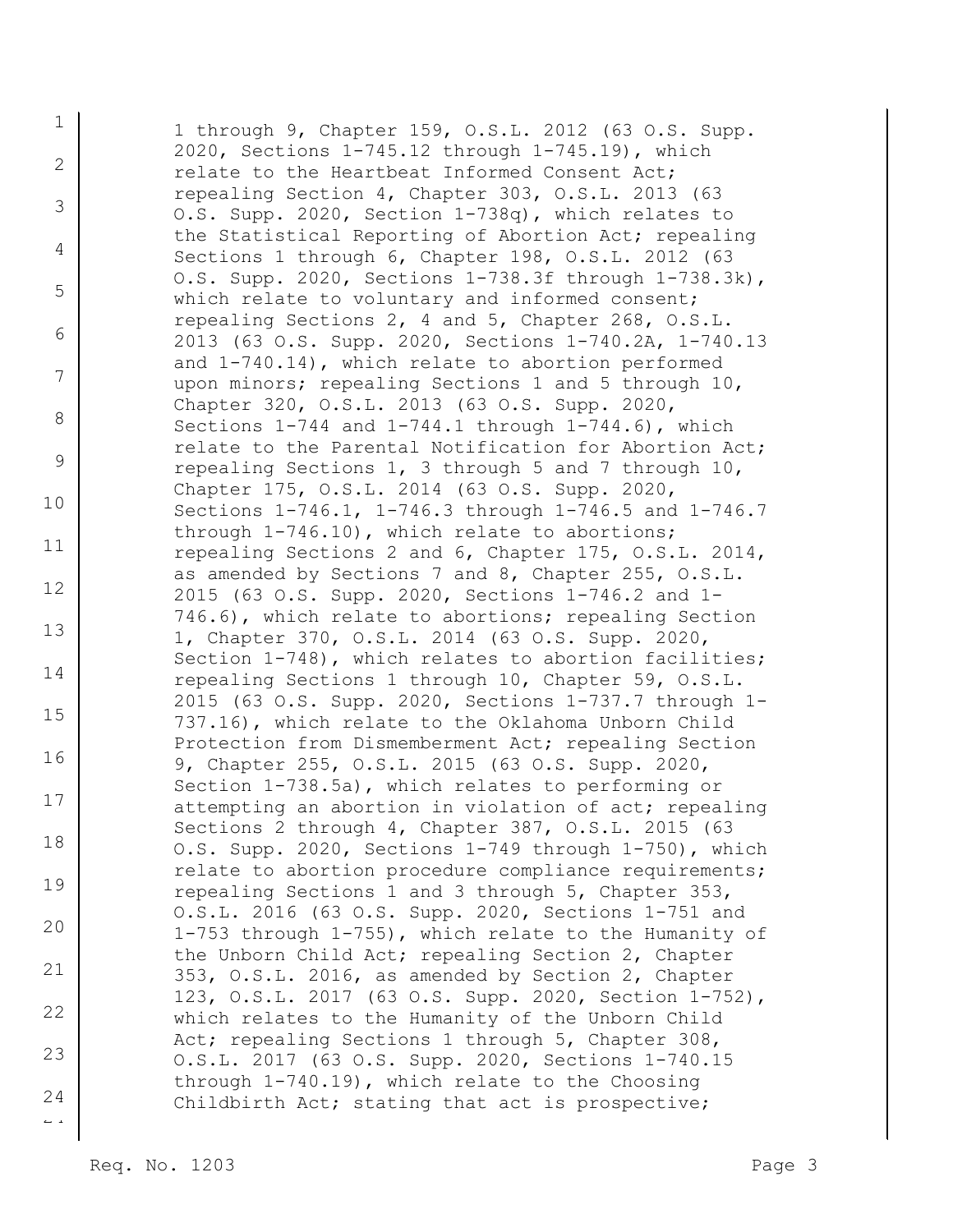1 2 3 4 5 6 7 8 9 10 11 12 13 14 15 16 17 18 19 20 21 22 23 24 defining term; voiding conflicting provisions of law; allowing the state and political subdivisions to nullify certain court decisions; construing act; declaring act inseverable; providing for codification; providing for noncodification; and declaring an emergency. BE IT ENACTED BY THE PEOPLE OF THE STATE OF OKLAHOMA: SECTION 1. NEW LAW A new section of law not to be codified in the Oklahoma Statutes reads as follows: This act shall be known and may be cited as the "Equal Protection and Equal Justice Act". SECTION 2. NEW LAW A new section of law not to be codified in the Oklahoma Statutes reads as follows: A. Acting upon the Section 1 of Article I of the Oklahoma Constitution, which provides that the Constitution of the United States is the supreme law of the land; and acknowledging the sanctity of innocent human life, created in the image of God, which should be equally protected from fertilization to natural death; the purpose of this act is: 1. To ensure the right to life and equal protection of the laws to all unborn children from the moment of fertilization; 2. To establish that a living human unborn child, from the moment of fertilization and at every stage of development, is entitled to the same rights, powers and privileges as are secured or granted by the laws of this state to any other human person;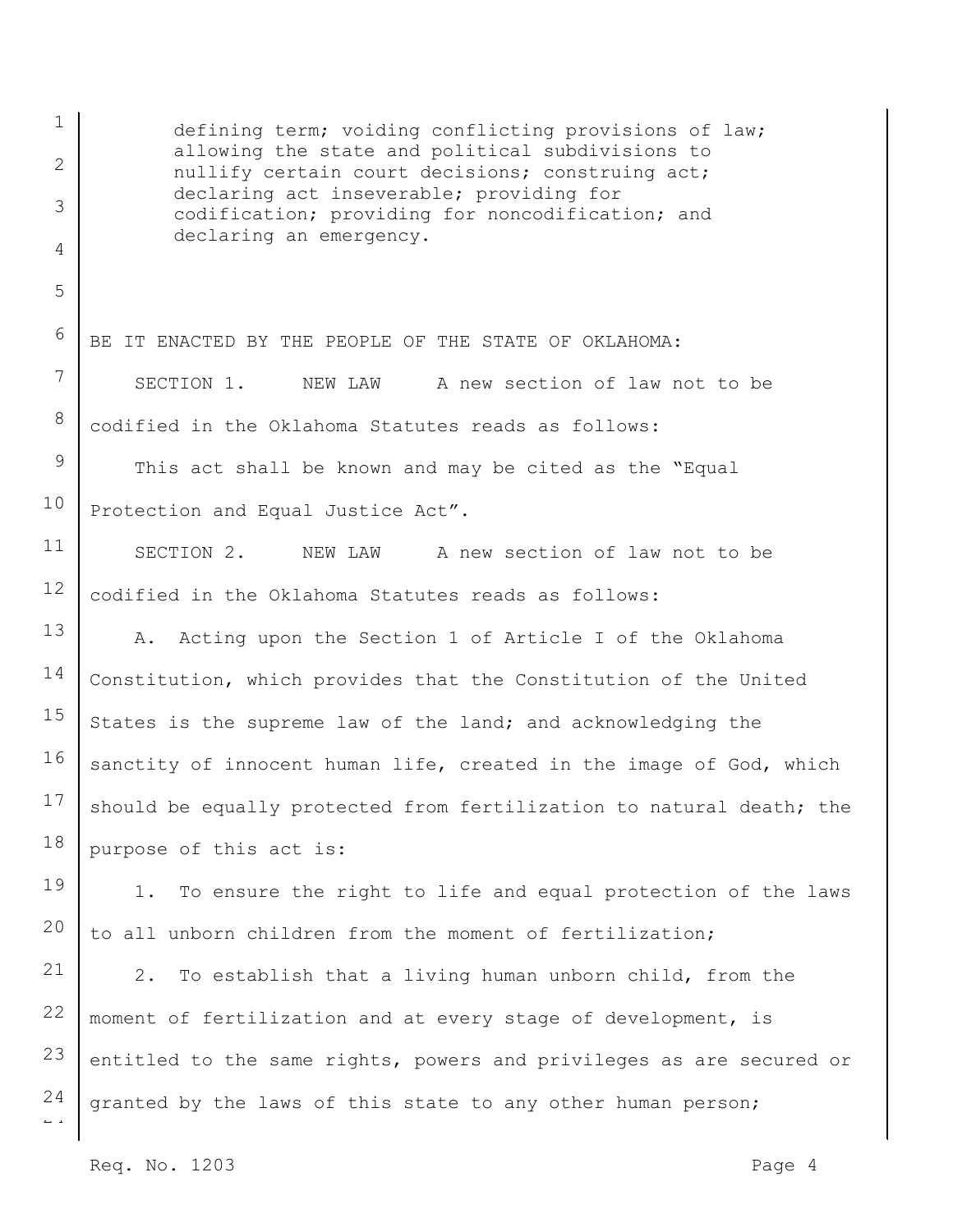1

3. To rescind all licenses to kill unborn children by repealing discriminatory provisions and making all alleged offenders equally subject to the law, including its defenses and justifications such as duress, necessity and mistake of fact and immunities;

4. To recognize that the Constitution of the United States and the laws of the United States which shall be made in pursuance thereof, are the supreme law of the land; and to fulfill our oaths to such Constitution, so help us God, by refusing to assent to the legal fiction that such Constitution prohibits this state from exercising its reserved police powers to outlaw homicide and from exercising its constitutional and God-given duties to provide equal protection to all persons within its jurisdiction. As Supreme Court Justice Clarence Thomas recently stated, "The Constitution does not constrain the States' ability to regulate or even prohibit abortion." June Med. Servs. L.L.C. v. Russo, 140 S. Ct. 2103, 2149 (2020) (Thomas, J., dissenting); and

5. To treat as void and of no effect any and all federal statutes, regulations, treaties, orders and court rulings which would deprive an unborn child of the right to life or prohibit the equal protection of such right.

B. Nothing in this act shall be construed as an intent by this state to withdraw from the United States of America. To the contrary, this act is in accordance with and in furtherance of the Constitution of the United States and the principles which made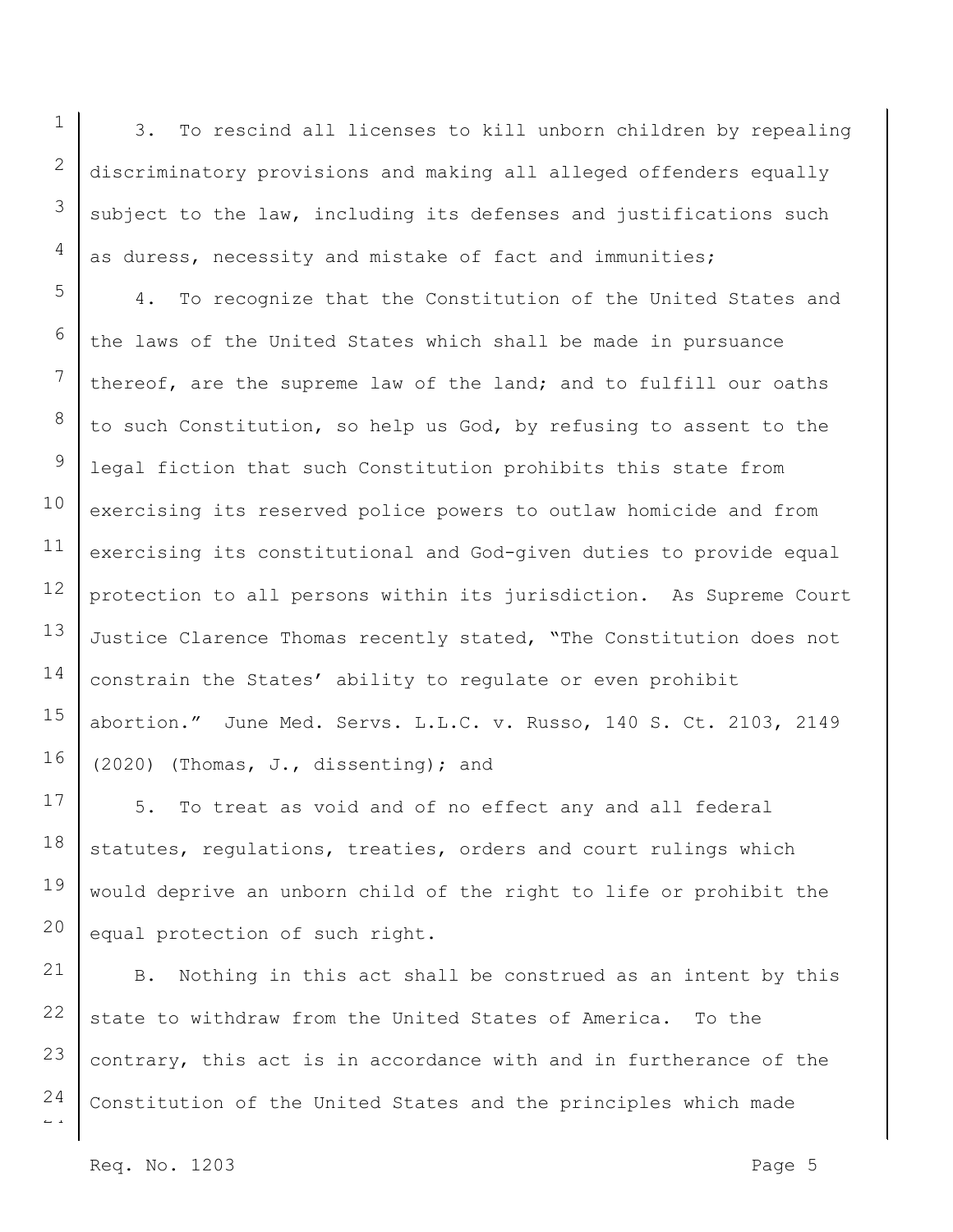America great. This state urges the federal government to honor the same by supporting this act which equally secures the right to life to all preborn people within this state.

SECTION 3. AMENDATORY 12 O.S. 2011, Section 1053, as amended by Section 2, Chapter 149, O.S.L. 2020 (12 O.S. Supp. 2020, Section 1053), is amended to read as follows:

7 8 9 10 11 12 13 14 Section 1053. A. When the death of one is caused by the wrongful act or omission of another, the personal representative of the former may maintain an action therefor against the latter, or his or her personal representative if he or she is also deceased, if the former might have maintained an action, had he or she lived, against the latter, or his or her representative, for an injury for the same act or omission. The action must be commenced within two (2) years.

15 16 B. The damages recoverable in actions for wrongful death as provided in this section shall include the following:

17 18 19 20 21 22 1. Medical and burial expenses, which shall be distributed to the person or governmental agency as defined in Section 5051.1 of Title 63 of the Oklahoma Statutes who paid these expenses, or to the decedent's estate if paid by the estate. The provisions of this paragraph shall not apply to the cost of an abortion in actions maintained pursuant to subsection F of this section;

 $\overline{a}$ 23 24 2. The loss of consortium and the grief of the surviving spouse, which shall be distributed to the surviving spouse;

1

2

3

4

5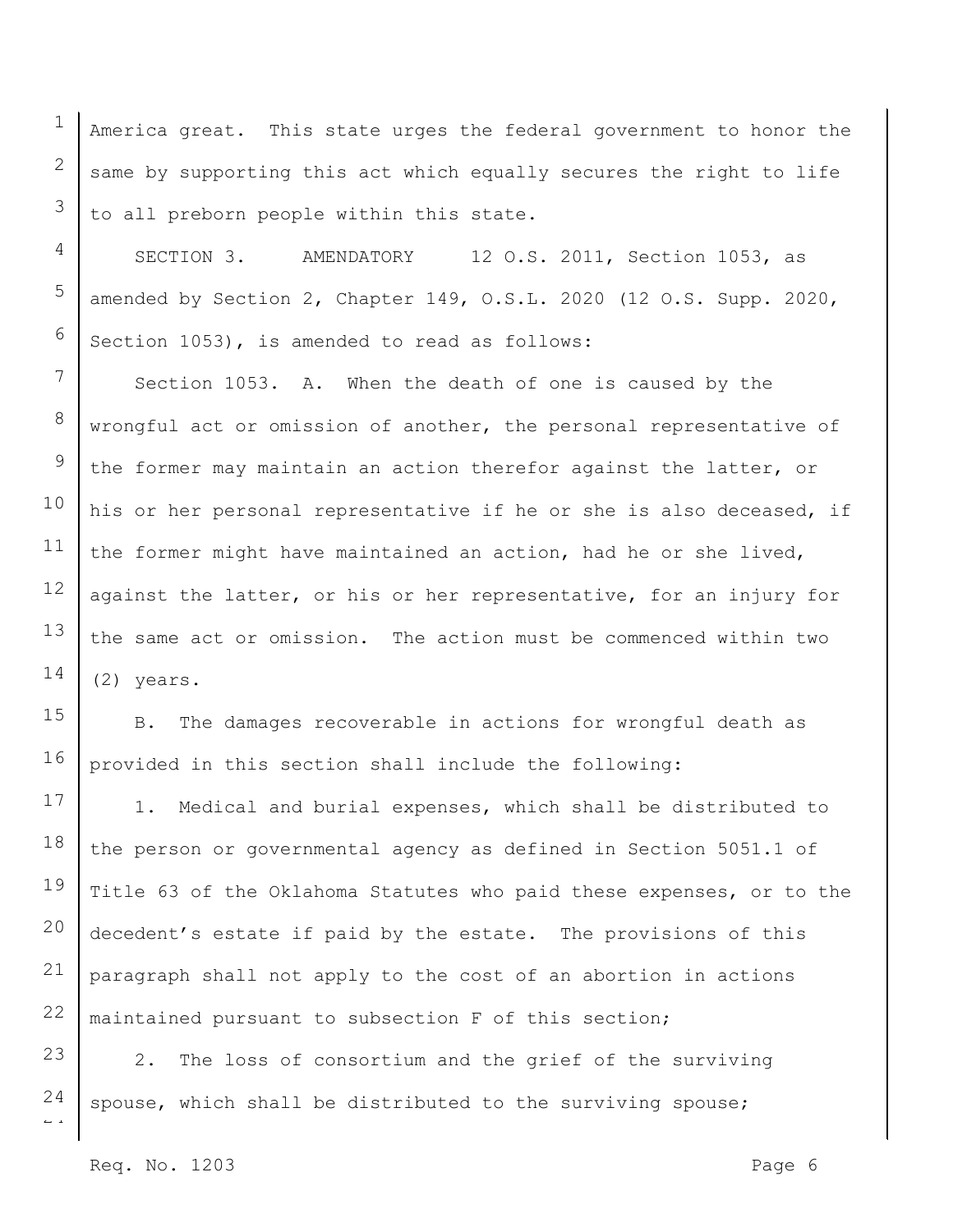3. The mental pain and anguish suffered by the decedent, which shall be distributed to the surviving spouse and children, if any, or next of kin in the same proportion as personal property of the decedent. For the purposes of actions maintained pursuant to subsection F of this section, "next of kin" as used in this paragraph shall mean the parent or grandparent who maintained the action as provided for in paragraph 3 of subsection F of this section;

9 10 11 12 13 14 15 16 17 18 19 4. The pecuniary loss to the survivors based upon properly admissible evidence with regard thereto including, but not limited to, the age, occupation, earning capacity, health habits, and probable duration of the decedent's life, which must inure to the exclusive benefit of the surviving spouse and children, if any, or next of kin, and shall be distributed to them according to their pecuniary loss. For the purposes of actions maintained pursuant to subsection F of this section, "next of kin" as used in this paragraph shall mean the parent or grandparent who maintained the action as provided for in paragraph 3 of subsection F of this section; and

20 21 22 5. The grief and loss of companionship of the children and parents of the decedent, which shall be distributed to them according to their grief and loss of companionship.

23 24 C. In proper cases, as provided by Section 9.1 of Title 23 of the Oklahoma Statutes, punitive or exemplary damages may also be

Req. No. 1203 Page 7

 $\overline{a}$ 

1

2

3

4

5

6

7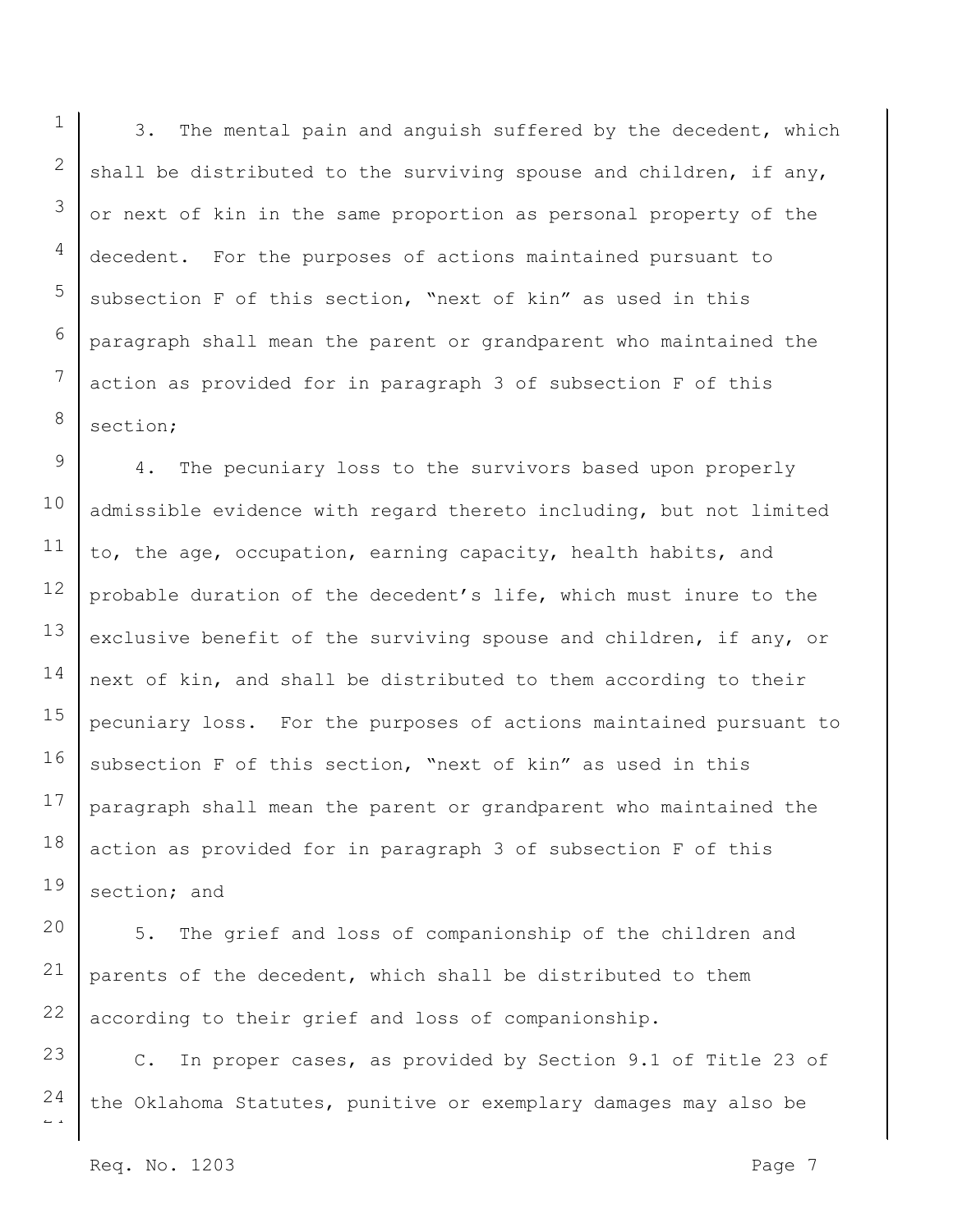1 2 3 4 5 6 7 8 9 recovered against the person proximately causing the wrongful death or the person's representative if such person is deceased. Such damages, if recovered, shall be distributed to the surviving spouse and children, if any, or next of kin in the same proportion as personal property of the decedent. For the purposes of actions maintained pursuant to subsection F of this section, "next of kin" as used in this paragraph shall mean the parent or grandparent who maintained the action as provided for in paragraph 3 of subsection F of this section.

10 11 12 D. Where the recovery is to be distributed according to a person's pecuniary loss or loss of companionship, the judge shall determine the proper division.

13 14 E. The above-mentioned distributions shall be made after the payment of legal expenses and costs of the action.

15 16 17 F. 1. The provisions of this section shall also be available for the death of an unborn person as defined in Section 1-730 691 of Title 63 21 of the Oklahoma Statutes.

18 19 2. The provisions of this subsection shall apply to acts which eause the death of an unborn person in utero if:

 $\overline{a}$ 20 21 22 23 24 a. the physician who performed the abortion or the referring physician fails to obtain and document the voluntary and informed consent of the pregnant woman pursuant to Section 1-738.2 of Title 63 of the Oklahoma Statutes,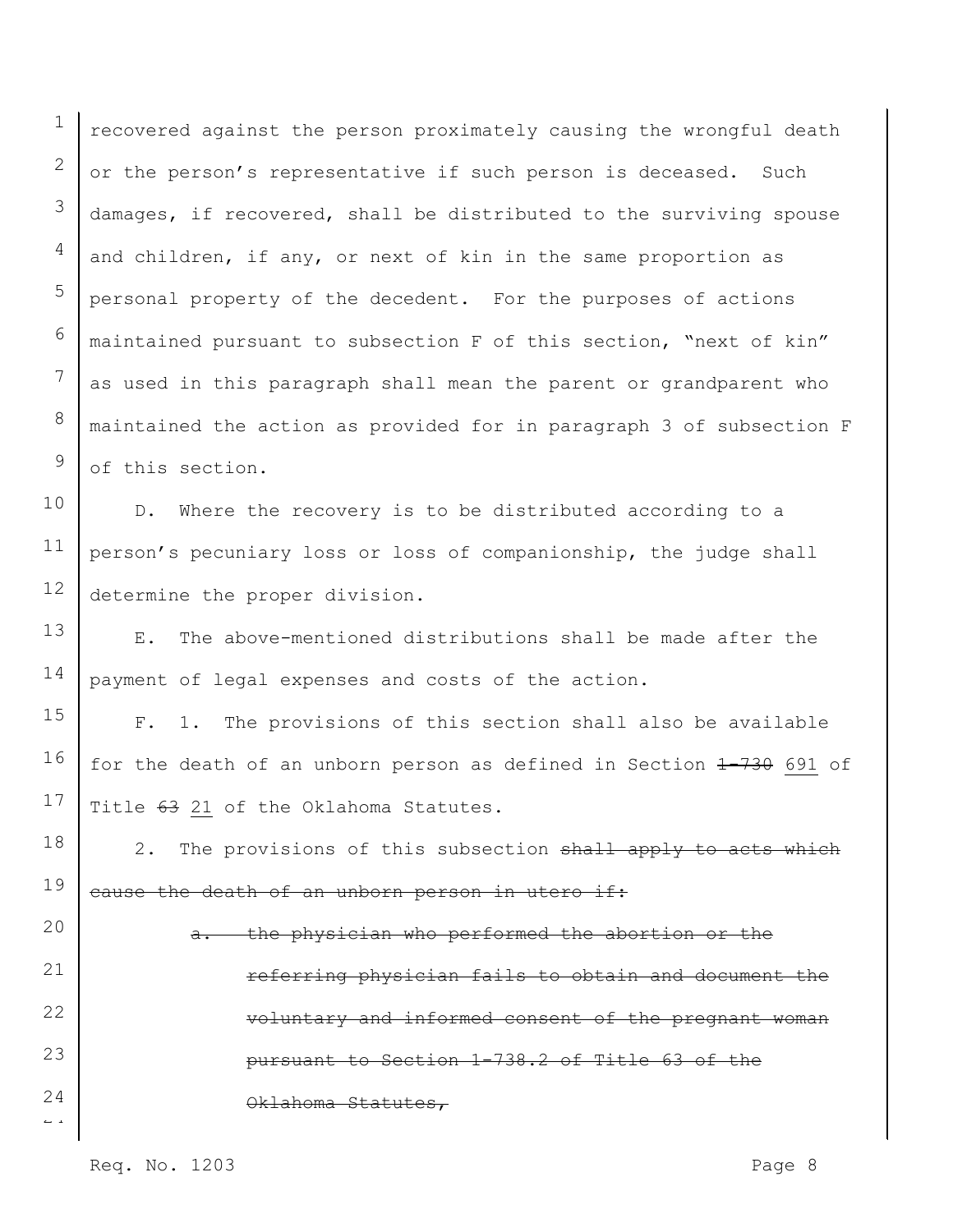| 1                    | b. the pregnant woman withdraws her consent to the           |
|----------------------|--------------------------------------------------------------|
| 2                    | abortion prior to performance of the abortion,               |
| 3                    | the pregnant woman undergoes the abortion due to             |
| 4                    | coercion from a third party,                                 |
| 5                    | the physician fails to obtain and document proof of<br>$d$ . |
| 6                    | age demonstrating that the pregnant woman is not a           |
| 7                    | minor, or, in the case of a minor, fails to obtain:          |
| 8                    | (1) parental consent to the abortion pursuant to             |
| 9                    | Section 1-740.2 of Title 63 of the Oklahoma                  |
| 10                   | Statutes,                                                    |
| 11                   | $(2)$ proof that the pregnant woman, although a minor,       |
| 12                   | is emancipated, or                                           |
| 13                   | (3) judicial authorization of the abortion without           |
| 14                   | parental notification pursuant to Section 1-740.3            |
| 15                   | of Title 63 of the Oklahoma Statutes,                        |
| 16                   | the physician who performed the abortion causes the          |
| 17                   | woman physical or psychological harm, the possibility        |
| 18                   | of which she did not foresee or was not informed of at       |
| 19                   | the time of her consent,                                     |
| 20                   | f. the physician who performed the abortion fails to         |
| 21                   | screen the pregnant woman and document such screening        |
| 22                   | for risk factors associated with a heightened risk of        |
| 23                   | adverse consequences from abortion which a reasonably        |
| 24<br>$\sim$ $^{-1}$ | prudent physician would screen for,                          |
|                      |                                                              |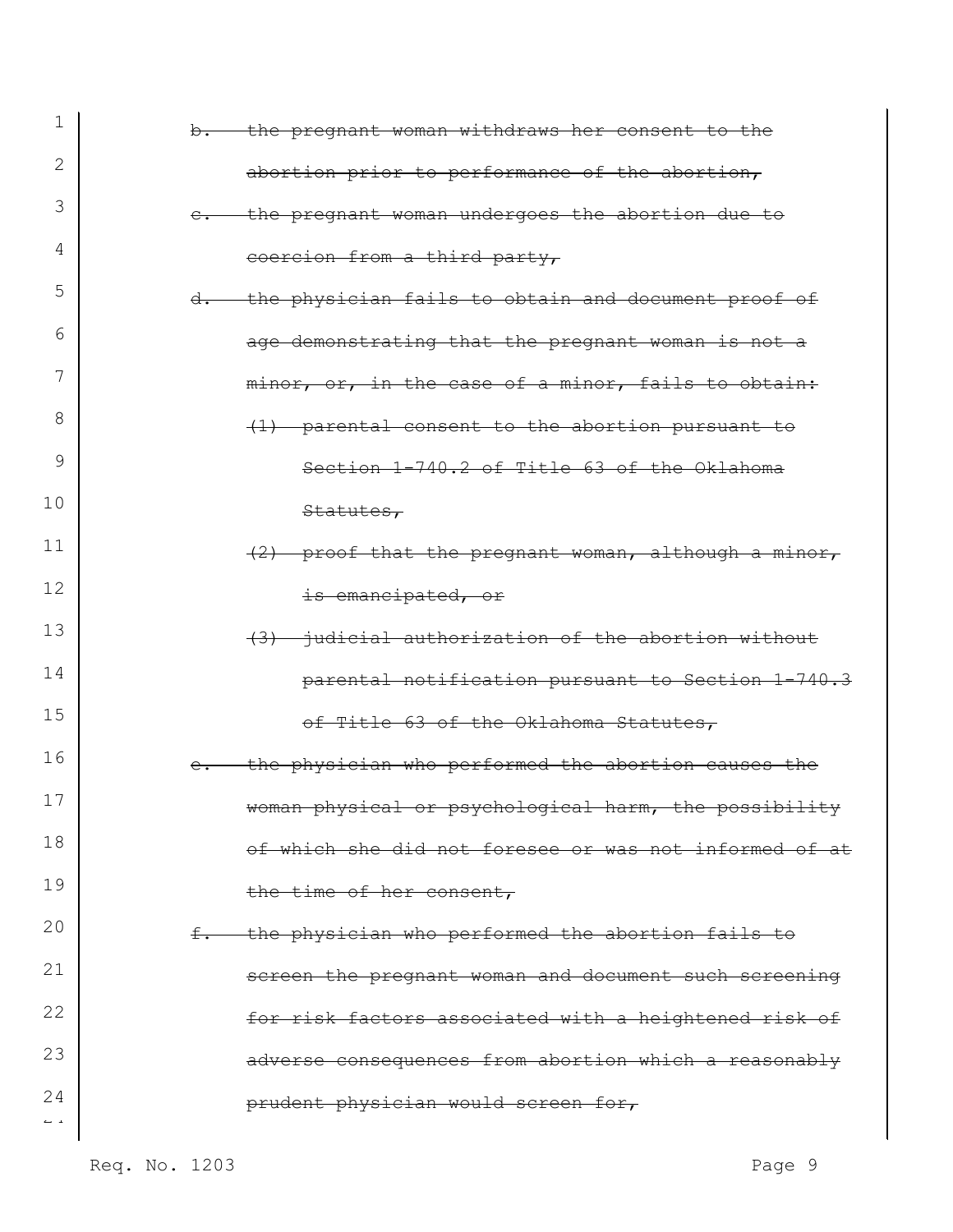| 1  | the physician fails to screen the pregnant woman and<br>$\sigma$ .   |
|----|----------------------------------------------------------------------|
| 2  | document such screening for physical or psychological                |
| 3  | impairment of judgment due to factors including, but                 |
| 4  | not limited to, drugs, alcohol, illness or fatique,                  |
| 5  | the physician fraudulently induces the pregnant woman<br>$h$ .       |
| 6  | to obtain the abortion or gives misleading or false                  |
| 7  | information in response to a pregnant woman's inquiry,               |
| 8  | $\Theta$ $\mathbf{r}$                                                |
| 9  | i. there exist any other circumstances which violate                 |
| 10 | state law.                                                           |
| 11 | The provisions of this paragraph shall not be construed to apply     |
| 12 | to cases in which a physician licensed to practice medicine in this  |
| 13 | state attempts, in a reasonably prudent manner, to prevent the death |
| 14 | of an unborn person or a pregnant woman.                             |
| 15 | 3. A parent or grandparent of the deceased unborn person is          |
| 16 | entitled to maintain an action against the physician who caused the  |
| 17 | death of an unborn person under the conditions provided by           |
| 18 | subparagraphs a through i of paragraph 2 of this subsection;         |
| 19 | provided, however, the parent or grandparent may not maintain such   |
| 20 | action if the parent or grandparent coerced the mother of the unborn |
| 21 | person to abort the unborn person.                                   |
| 22 | Liability for wrongful death by the physician under this<br>4.       |

 $\sim$   $\sim$ 23 24 section shall not be waived by the pregnant woman prior to performance of the abortion. A physician shall not request, orally,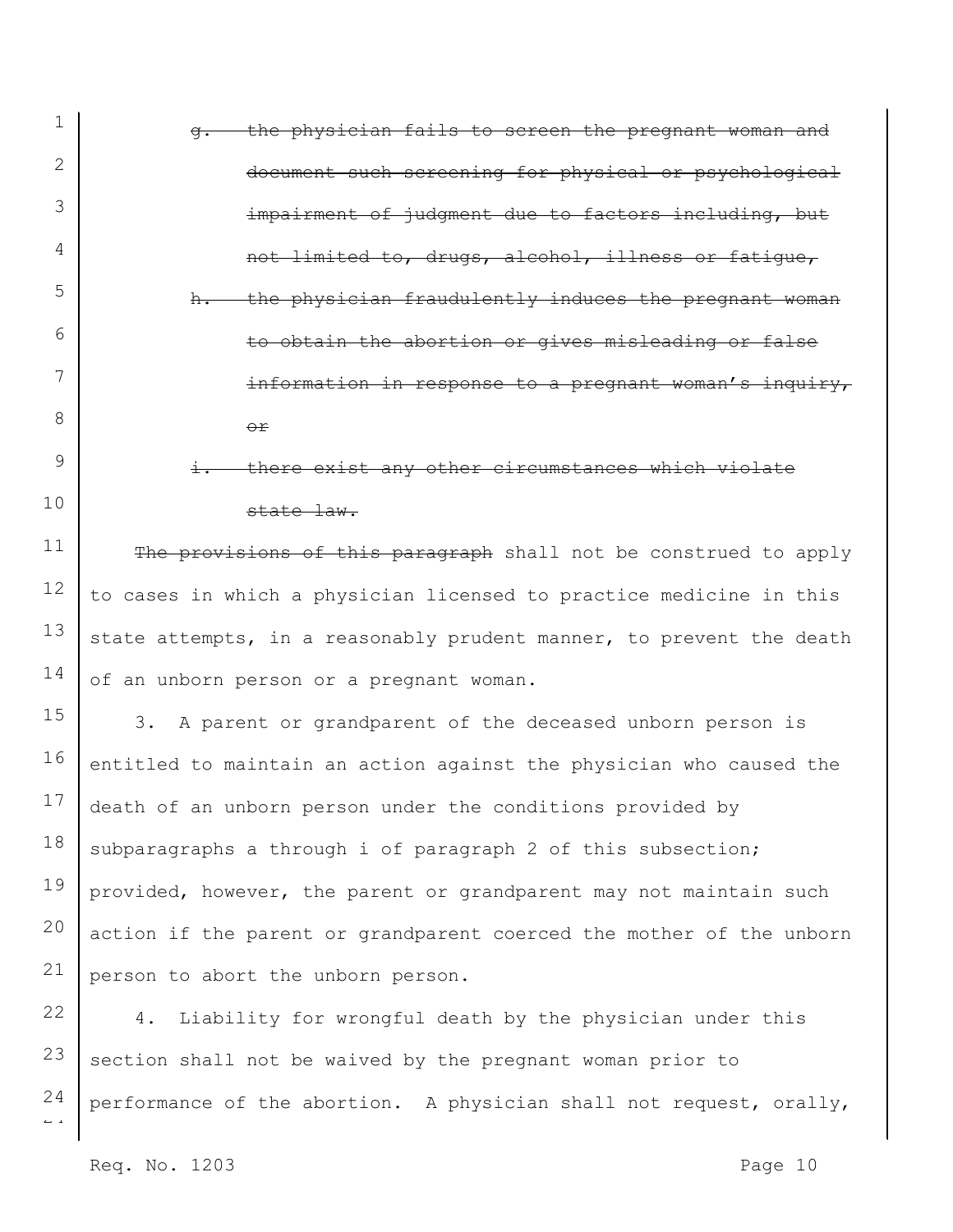on a written form or in any other manner, that the pregnant woman waive the liability of the physician for wrongful death related to the abortion as a condition of performing an abortion.

5. Under no circumstances shall the mother of the unborn person be found liable for causing the death of the unborn person unless the mother has committed a crime that caused the death of the unborn person.

SECTION 4. NEW LAW A new section of law to be codified in the Oklahoma Statutes as Section 18h of Title 74, unless there is created a duplication in numbering, reads as follows:

11 12 13 14 15 The Attorney General shall monitor this state's enforcement of Chapter 24 of Title 21 of the Oklahoma Statutes in relation to abortion. The Attorney General shall direct state agencies to enforce those laws regardless of any contrary or conflicting federal statute, regulation, treaty, executive order or court ruling.

16 17 18 SECTION 5. NEW LAW A new section of law to be codified in the Oklahoma Statutes as Section 215.41 of Title 19, unless there is created a duplication in numbering, reads as follows:

19 20 21 22 The district attorney shall ensure the enforcement of Chapter 24 of Title 21 of the Oklahoma Statutes in relation to abortion regardless of any contrary or conflicting federal statute, regulation, treaty, executive order or court rulings.

23 24

1

2

3

4

5

6

7

8

9

10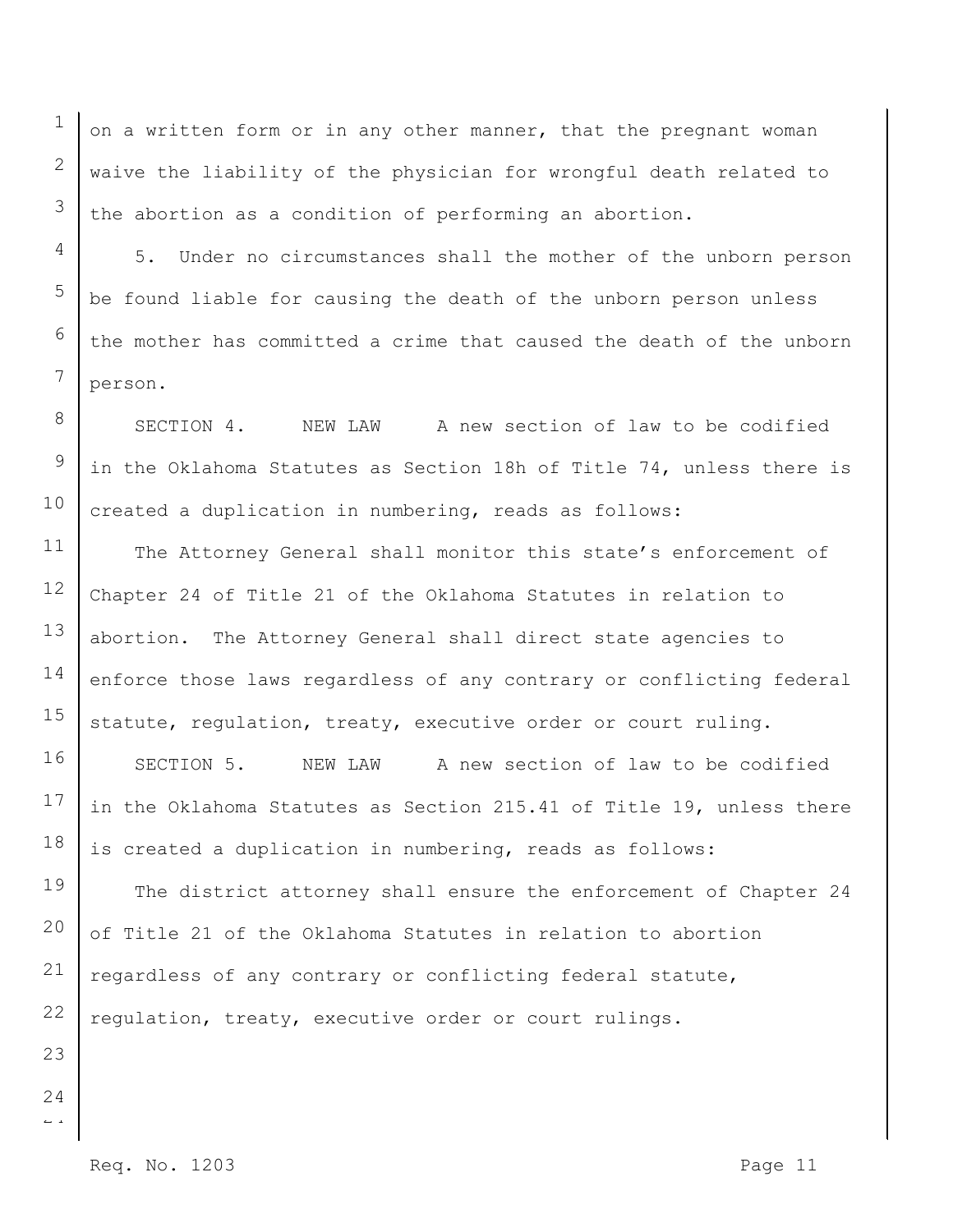1 SECTION 6. AMENDATORY 21 O.S. 2011, Section 152, as amended by Section 16, Chapter 475, O.S.L. 2019 (21 O.S. Supp. 2020, Section 152), is amended to read as follows:

Section 152. All persons are capable of committing crimes, except those persons belonging to the following classes:

1. Children under the age of seven (7) years;

2. Children over the age of seven (7) years, but under the age of fourteen (14) years, in the absence of proof that at the time of committing the act or neglect charged against them, they knew its wrongfulness;

3. Persons who are impaired by reason of an intellectual disability upon proof that at the time of committing the act charged against them they were incapable of knowing its wrongfulness;

14 15 16 17 4. Mentally ill persons, and all persons of unsound mind, including persons temporarily or partially deprived of reason, upon proof that at the time of committing the act charged against them they were incapable of knowing its wrongfulness;

18 19 20 21 5. Persons who committed the act, or made the omission charged, under an ignorance or mistake of fact which disproves any criminal intent. But ignorance of the law does not excuse from punishment for its violation;

22 23 6. Persons who committed the act charged without being conscious thereof; and

 $\overline{a}$ 24

2

3

4

5

6

7

8

9

10

11

12

13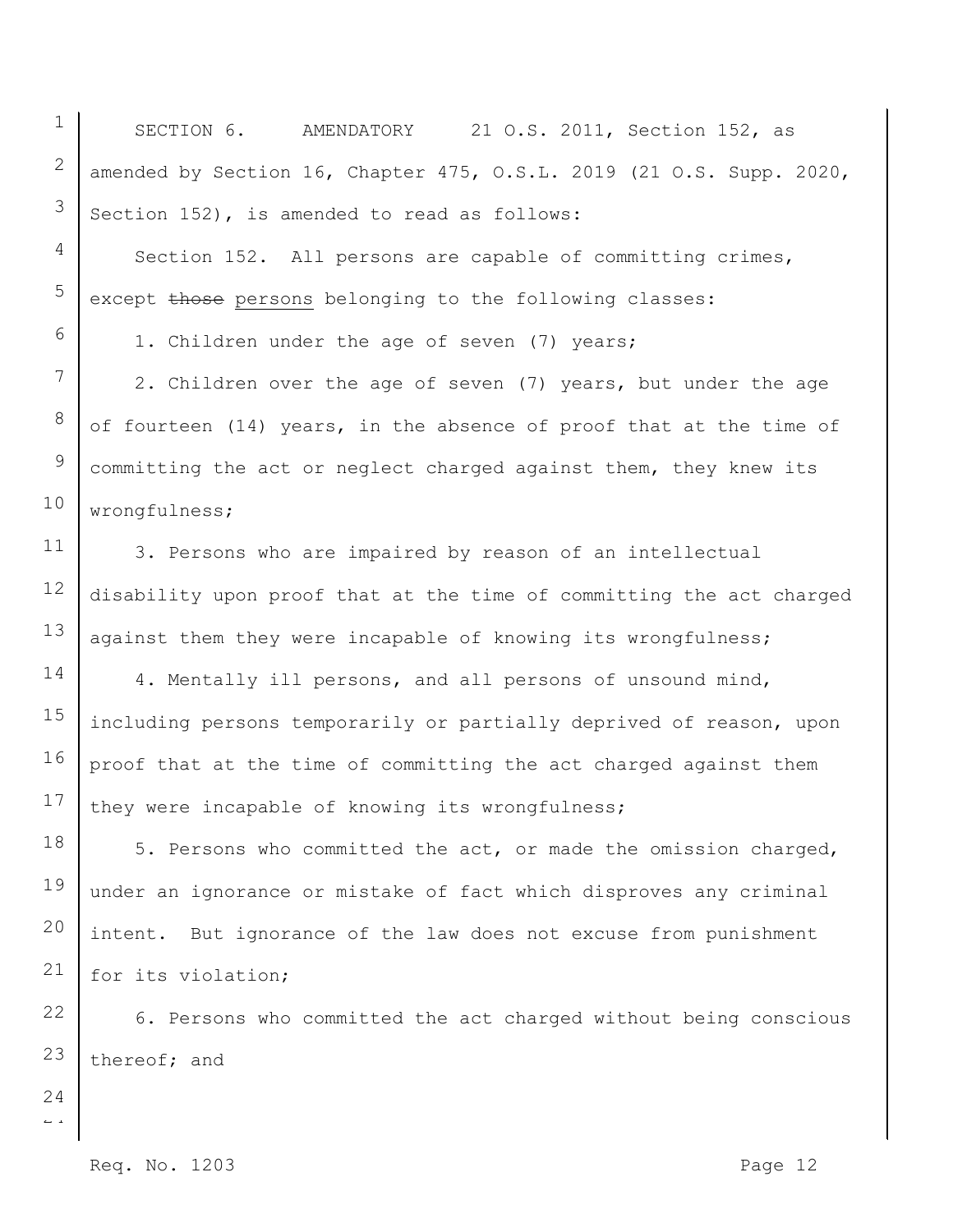1

 $\overline{a}$ 

7. Persons who committed the act, or make the omission charged, while under involuntary subjection to the power of superiors.

SECTION 7. AMENDATORY 21 O.S. 2011, Section 155, is amended to read as follows:

Section 155. The involuntary subjection to the power of a superior which exonerates a person charged with a criminal act or omission from punishment therefor, arises from the defense of duress.

SECTION 8. AMENDATORY 21 O.S. 2011, Section 156, is amended to read as follows:

Section 156. A person is entitled to assert duress as a defense if that person committed a prohibited act or omission because of a reasonable belief that there was imminent danger of death or great bodily harm from another upon oneself, ones one's spouse, or ones one's child.

SECTION 9. AMENDATORY 21 O.S. 2011, Section 172, is amended to read as follows:

Section 172. All persons concerned in the commission of crime, whether it be felony or misdemeanor, and whether they the persons directly commit the act constituting the offense, or aid and abet in its commission, though not present, are principals.

SECTION 10. AMENDATORY 21 O.S. 2011, Section 652, is amended to read as follows: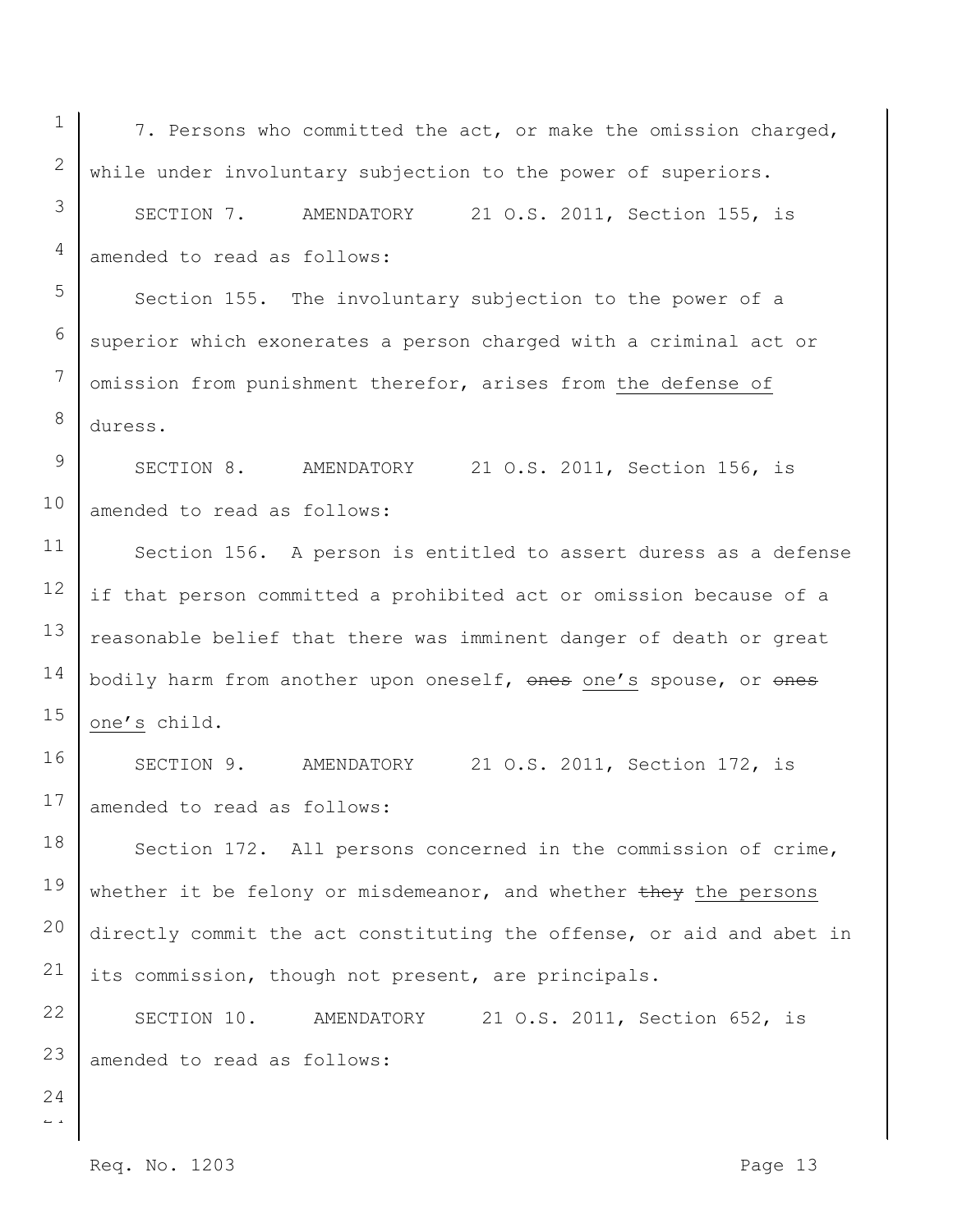1 Section 652. A. Every person who intentionally and wrongfully shoots another with or discharges any kind of firearm, with intent to kill any person, including an unborn child as defined in Section 1-730 691 of Title 63 of the Oklahoma Statutes this title, shall upon conviction be guilty of a felony punishable by imprisonment in the State Penitentiary not exceeding life.

7 8 9 10 11 12 13 14 B. Every person who uses any vehicle to facilitate the intentional discharge of any kind of firearm, crossbow or other weapon in conscious disregard for the safety of any other person or persons, including an unborn child as defined in Section 4-730 691 of Title 63 of the Oklahoma Statutes this title, shall upon conviction be guilty of a felony punishable by imprisonment in the custody of the Department of Corrections for a term not less than two (2) years nor exceeding life.

15 16 17 18 19 20 21 22 23 24 C. Any person who commits any assault and battery upon another, including an unborn child as defined in Section 1-730 691 of Title 63 of the Oklahoma Statutes this title, by means of any deadly weapon, or by such other means or force as is likely to produce death, or in any manner attempts to kill another, including an unborn child as defined in Section 1-730 691 of Title 63 of the Oklahoma Statutes this title, or in resisting the execution of any legal process, shall upon conviction be guilty of a felony punishable by imprisonment in the State Penitentiary Department of Corrections not exceeding life.

Req. No. 1203 Page 14

 $\overline{a}$ 

2

3

4

5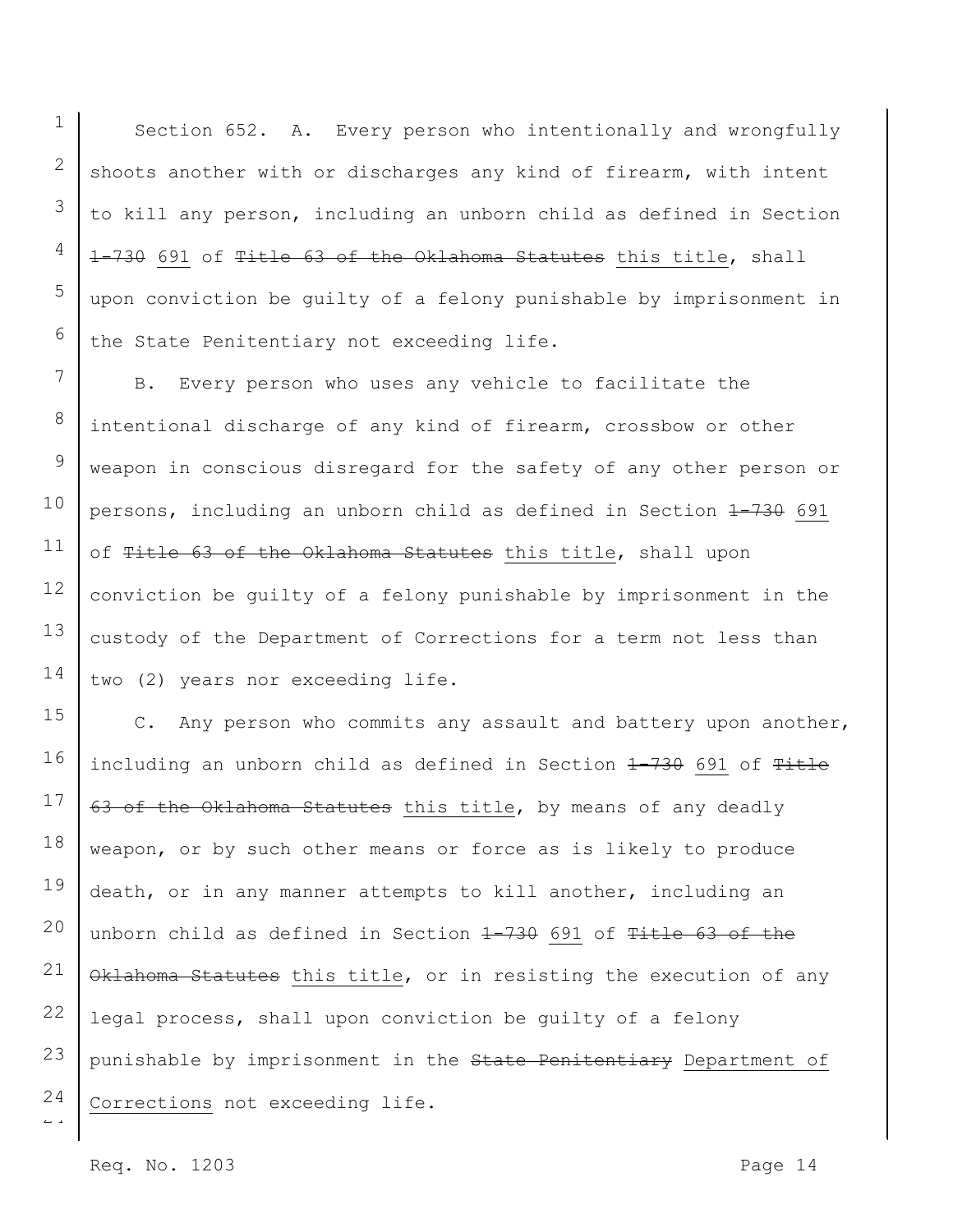1 2

3

4

5

6

7

20

D. The provisions of this section shall not apply to:

1. Acts which cause the death of an unborn child if those acts were committed during a legal abortion to which the pregnant woman consented; or

2. Acts which are committed pursuant to usual and customary standards of medical practice during diagnostic testing or therapeutic treatment.

8 9 10 11 E. Under no circumstances shall the mother of the unborn child be prosecuted for causing the death of the unborn child unless the mother has committed a crime that caused the death of the unborn child.

12 13 14 15 The provisions of this section shall not be construed to apply to cases in which a physician licensed to practice medicine in this state attempts, in a reasonably prudent manner, to prevent the death of an unborn person or a pregnant woman.

16 17 SECTION 11. AMENDATORY 21 O.S. 2011, Section 691, is amended to read as follows:

18 19 Section 691. A. Homicide is the killing of one human being by another.

B. As used in this section, "human being":

 $\overline{a}$ 21 22 23 24 1. "Human being" includes an unborn child, as defined in Section 1-730 of Title 63 of the Oklahoma Statutes this section; 2. "Abortion" means the act of using or prescribing an instrument, a drug, a medicine or any other substance, device or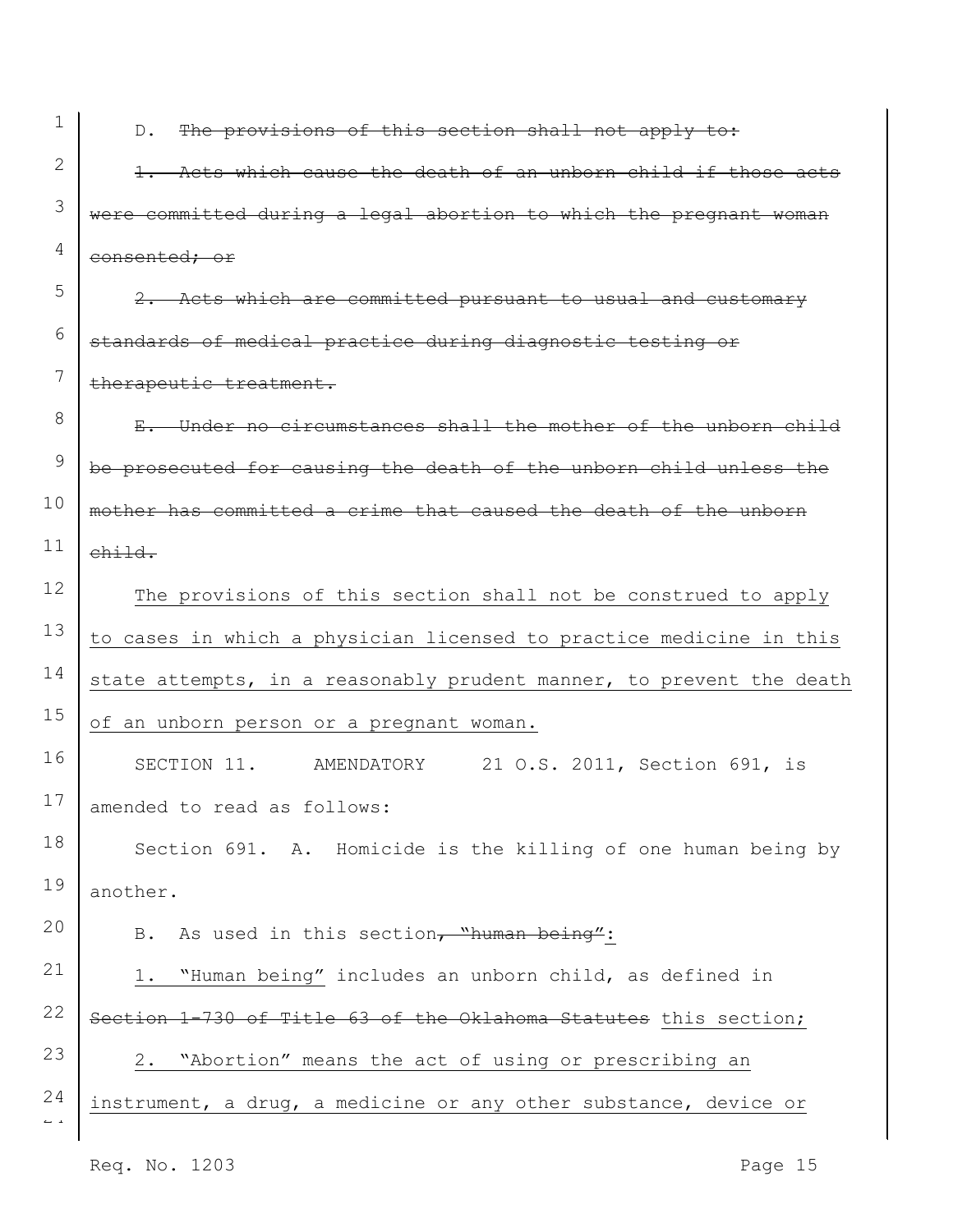$\overline{a}$ 2 3 4 5 6 7 8 9 10 11 12 13 14 15 16 17 18 19 20 21 22 23 24 means with the intent to cause the death of an unborn child, which shall not include instances in which an unborn child dies by natural causes. 3. "Unborn child" or "unborn person" means the unborn offspring of human beings from the moment of fertilization, through pregnancy and until live birth including the developmental stages of human conceptus, zygote, morula, blastocyst, embryo and fetus. 4. "Fertilization" means the fusion of a human spermatozoon with a human ovum. C. Homicide shall not include: 1. Acts, but not be limited to, acts which cause the death of an unborn child if those acts were committed during a legal an abortion to which the pregnant woman consented; or 2. Acts which are committed pursuant to the usual and customary standards of medical practice during diagnostic testing or therapeutic treatment. D. Under no circumstances shall the mother of the unborn child be prosecuted for causing the death of the unborn child unless the mother has committed a crime that caused the death of the unborn child. SECTION 12. NEW LAW A new section of law to be codified in the Oklahoma Statutes as Section 696 of Title 21, unless there is created a duplication in numbering, reads as follows: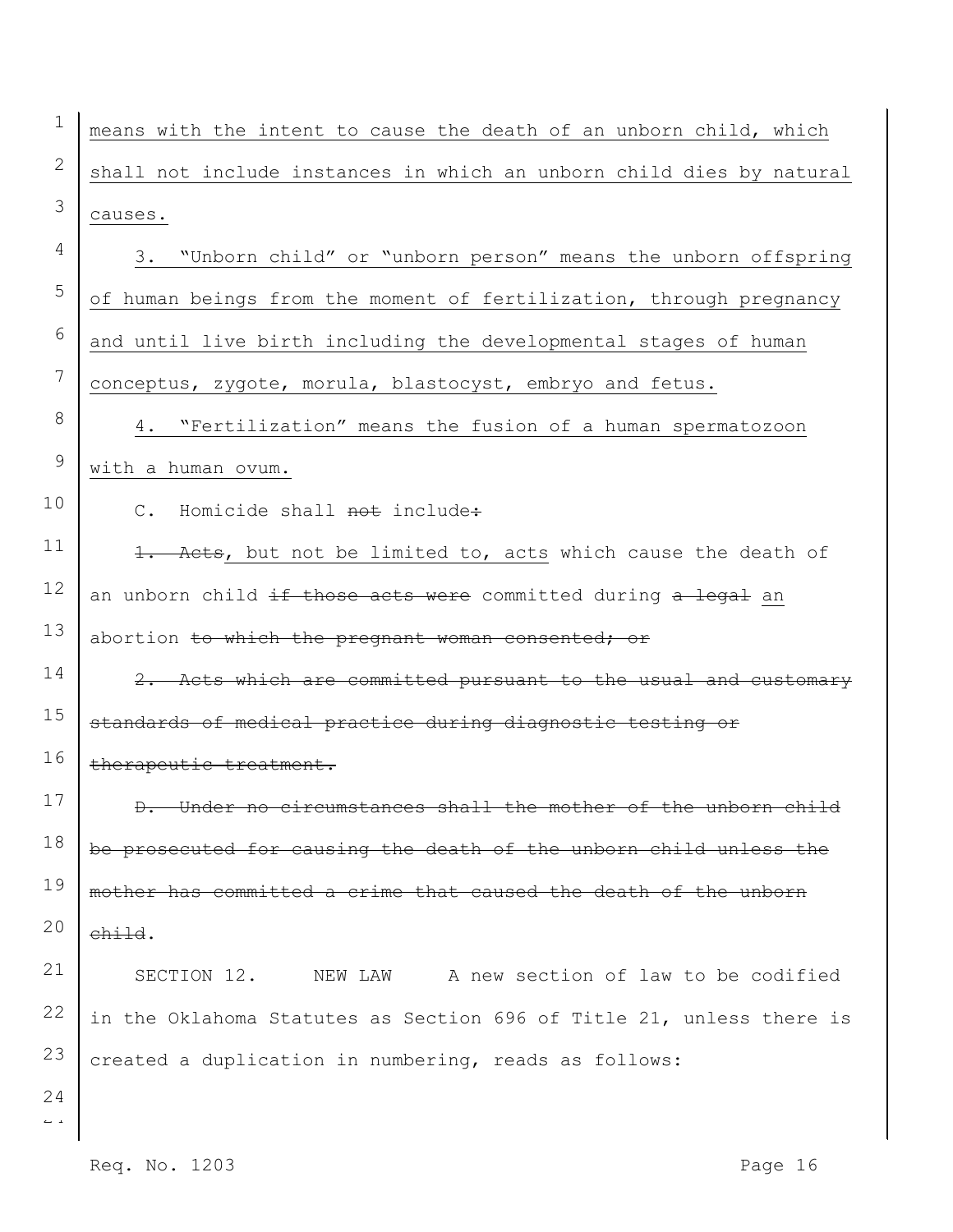No person shall be excused from giving any testimony or evidence upon any investigation or prosecution for violation of this chapter, upon the ground that such testimony would tend to convict the person of a crime, but such testimony or evidence shall not be received against the person upon any criminal investigation or prosecution, except in a prosecution against the person for perjury committed in giving such testimony.

8 9 10 11 12 13 14 15 16 17 18 19 20 21 22 23 SECTION 13. AMENDATORY Section 4, Chapter 238, O.S.L. 2014, as last amended by Section 1, Chapter 329, O.S.L. 2019 (25 O.S. Supp. 2020, Section 2004) is amended to read as follows: Section 2004. A. Except as otherwise provided by law, no person, corporation, association, organization, state-supported institution $_{\tau}$  or individual employed by any of these entities may procure, solicit to perform, arrange for the performance of, perform surgical procedures $<sub>\tau</sub>$  or perform a physical examination upon a minor</sub> or prescribe any prescription drugs to a minor without first obtaining a written consent of a parent or legal guardian of the minor. Provided, however, that if written consent is provided to a school district for assessment or treatment, such consent shall be effective for the school year for which it is granted and shall be renewed each subsequent school year. If an assessment or treatment is performed through telemedicine at a school site and if consent has been provided by the parent and is currently effective, the

 $\overline{a}$ 24

1

2

3

4

5

6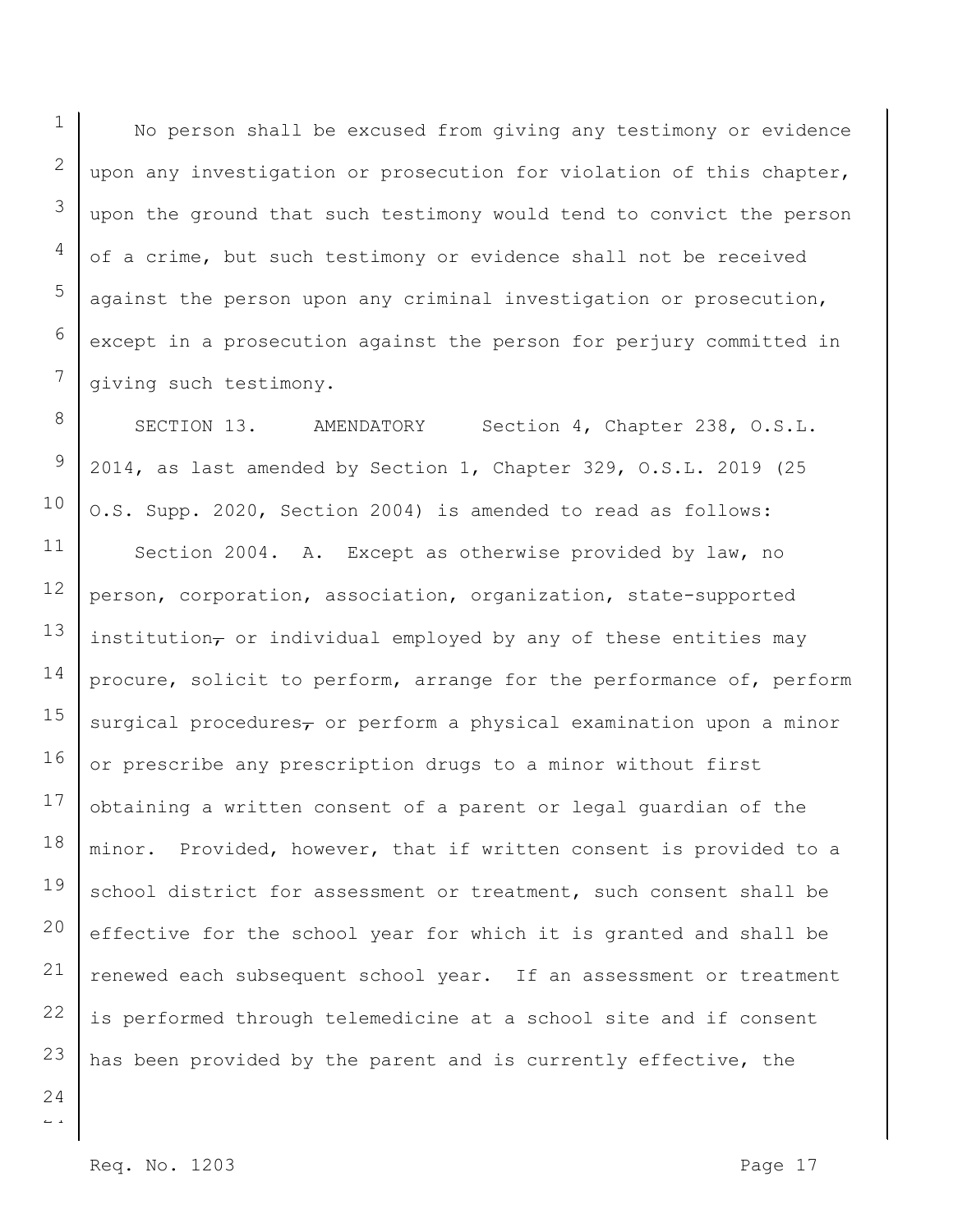health professional shall not be required to verify that the parent is at the site.

B. Except as otherwise provided by law, no hospital as defined in Section 1-701 of Title 63 of the Oklahoma Statutes may permit surgical procedures to be performed upon a minor in its facilities without first having received a written consent from a parent or legal guardian of the minor.

8 9 10 11 12 13 14 C. The provisions of this section shall not apply when it has been determined by a physician that an emergency exists and that it is necessary to perform such surgical procedures for the treatment of an injury, illness or drug abuse, or to save the life of the patient, or when such parent or other adult authorized by law to consent on behalf of a minor cannot be located or contacted after a reasonably diligent effort.

15 16 17 18 D. The provisions of this section shall not apply to an abortion, which shall be governed by the provisions of Sections 1- 740 through 1-740.6 and Sections 1-744 through 1-744.6 of Title 63 of the Oklahoma Statutes or any successor statute.

19 20 21 22 E. A person who violates a provision of this section is guilty of a misdemeanor, punishable by a fine of not more than One Thousand Dollars (\$1,000.00) or imprisonment of not more than one (1) year in the county jail, or by both such fine and imprisonment.

 $\overline{a}$ 23 24 SECTION 14. AMENDATORY 56 O.S. 2011, Section 1005, is amended to read as follows:

Req. No. 1203 Page 18

1

2

3

4

5

6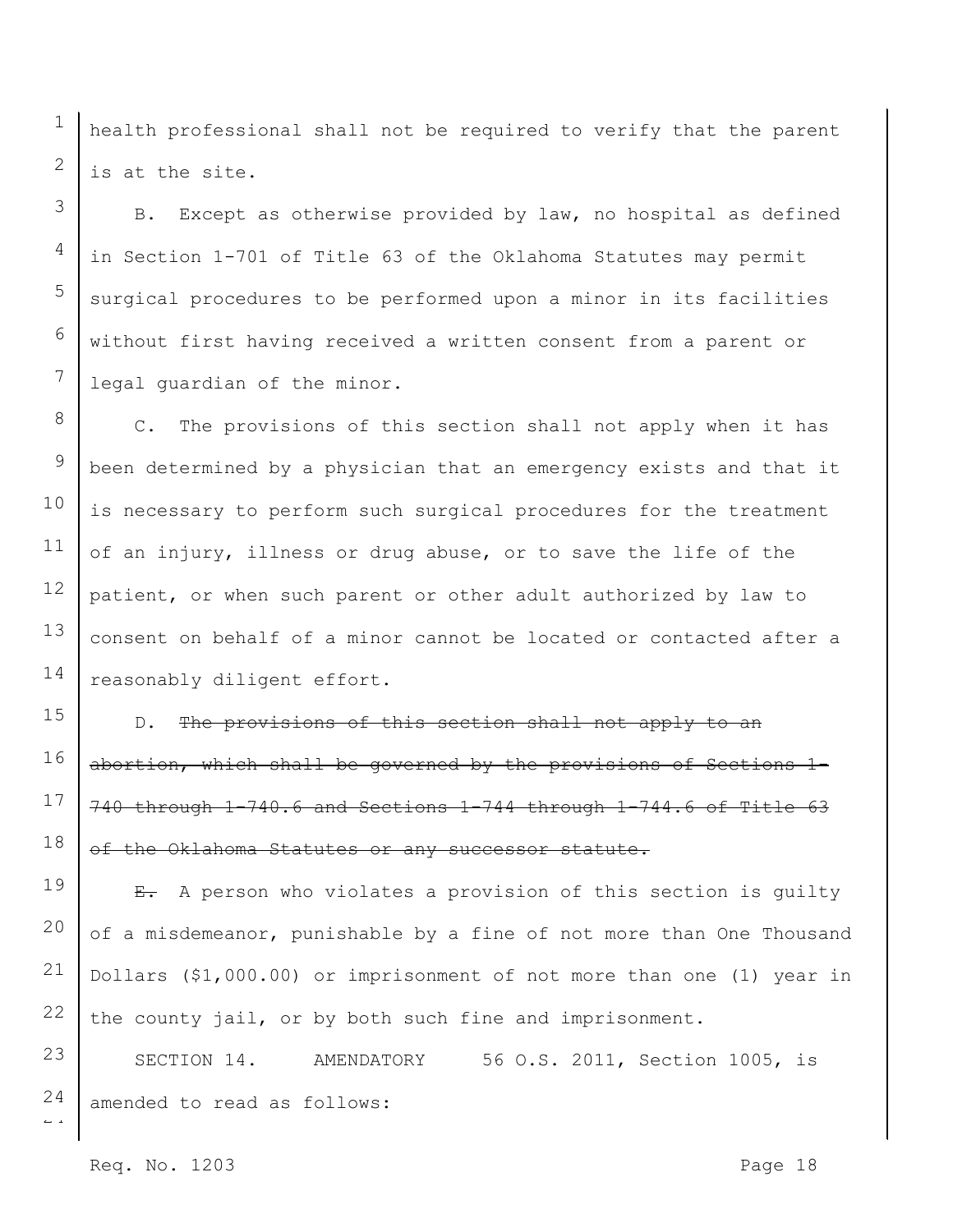Section 1005. A. It shall be unlawful for any person to willfully and knowingly:

1. Make or cause to be made a claim, knowing the claim to be false, in whole or in part, by commission or omission;

2. Make or cause to be made a statement or representation for use in obtaining or seeking to obtain authorization to provide a good or a service knowing the statement or representation to be false, in whole or in part, by commission or omission;

9 10 11 12 3. Make or cause to be made a statement or representation for use by another in obtaining a good or a service under the Oklahoma Medicaid Program, knowing the statement or representation to be false, in whole or in part, by commission or omission;

13 14 15 16 4. Make or cause to be made a statement or representation for use in qualifying as a provider of a good or a service under the Oklahoma Medicaid Program, knowing the statement or representation to be false, in whole or in part, by commission or omission;

17 18 19 20 5. Charge any recipient or person acting on behalf of a recipient, money or other consideration in addition to or in excess of rates of remuneration established under the Oklahoma Medicaid Program;

21 22 6. Solicit or accept a benefit, pecuniary benefit, or kickback in connection with goods or services paid or claimed by a provider to be payable by the Oklahoma Medicaid Program; or

 $\overline{a}$ 23 24

1

2

3

4

5

6

7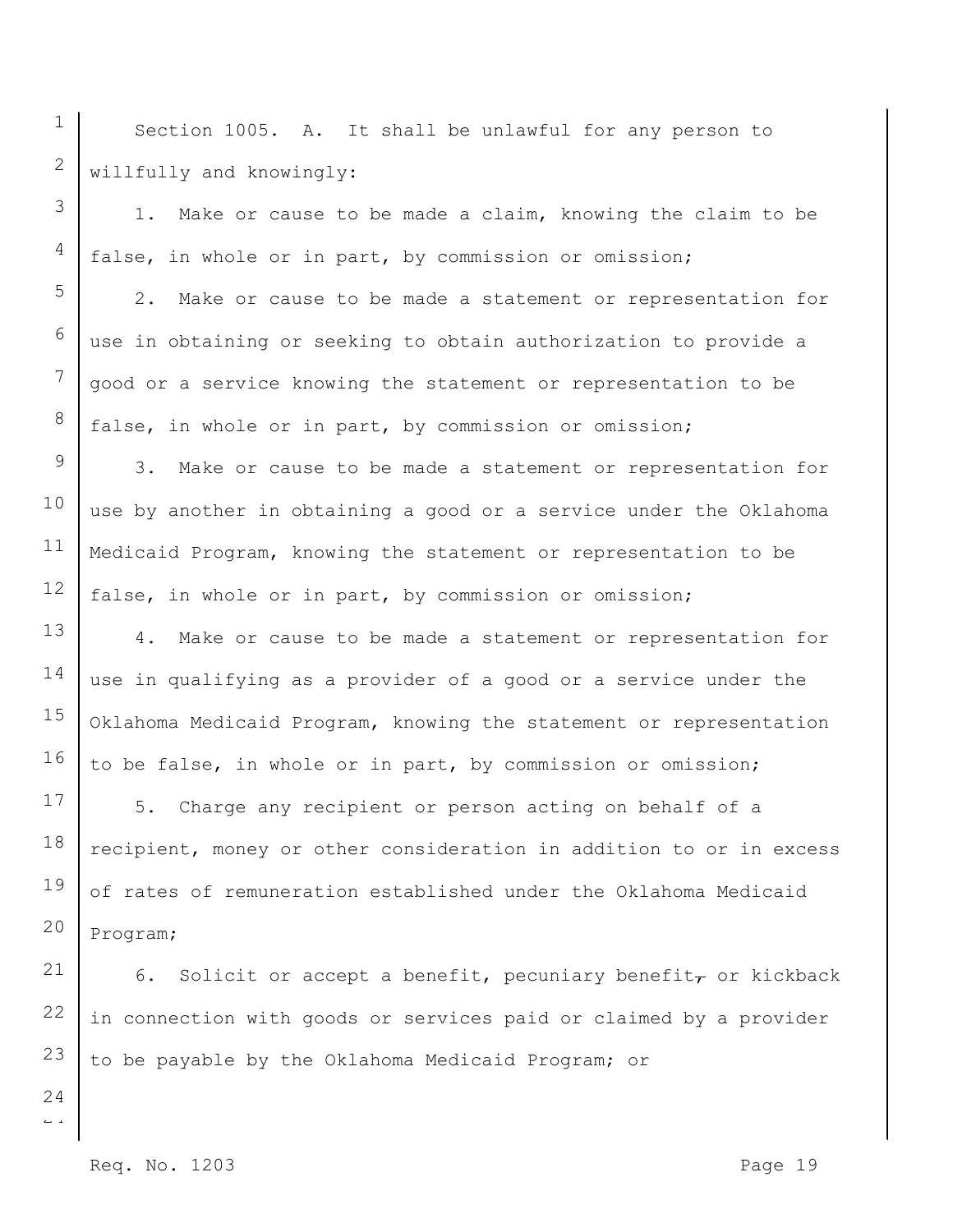7. Having submitted a claim for or received payment for a good or a service under the Oklahoma Medicaid Program, fail to maintain or destroy such records as required by law or the rules of the Oklahoma Health Care Authority for a period of at least six (6) years following the date on which payment was received.

B. For the purposes of this section, a person shall be deemed to have made or caused to be made a claim, statement $_{\tau}$  or representation if the person:

9 10 11 12 13 1. Had the authority or responsibility to make the claim, statement $_{\tau}$  or representation, to supervise those who made the claim, statement $_{\tau}$  or representation $_{\tau}$  or to authorize the making of the claim, statement, or representation, whether by operation of law, business or professional practice $_{\tau}$  or office procedure; and

14 15 16 2. Exercised such authority or responsibility or failed to exercise such authority or responsibility and as a direct or indirect result, the false statement was made.

17 18 19 20 21 22 C. The provisions of this section shall not be construed to prohibit any payment, business arrangement or payment practice not prohibited by 42 U.S.C., Section 1320a-7b(b) or any regulations promulgated pursuant thereto or to prohibit any payment, business arrangement or payment practice not prohibited by Section 1-742 of Title 63 of the Oklahoma Statutes.

 $\overline{a}$ 23 24 D. For the purposes of this section, a person shall be deemed to have known that a claim, statement $_{\tau}$  or representation was false

1

2

3

4

5

6

7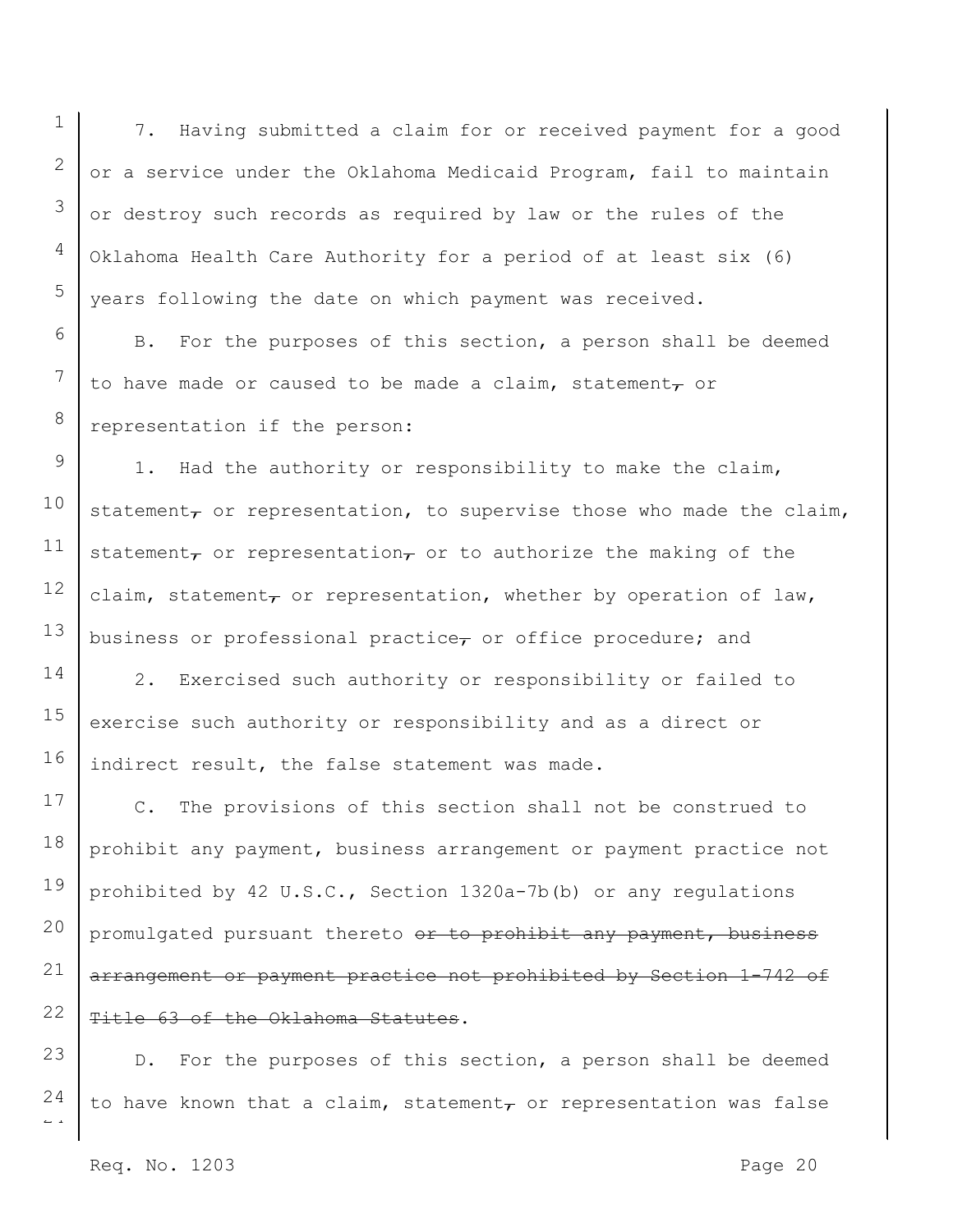if the person knew, or by virtue of the person's position, authority or responsibility, had reason to know, of the falsity of the claim, statement or representation.

E. Any employee of the State Department of Health, the Department of Human Services or the Oklahoma Health Care Authority who knowingly or willfully fails to promptly report a violation of the Oklahoma Medicaid Program, subject to the provisions of this section, to the chief administrative officer of such agency or the State Attorney General shall, upon conviction thereof, be guilty of a misdemeanor.

SECTION 15. AMENDATORY 59 O.S. 2011, Section 519.11, as last amended by Section 5, Chapter 154, O.S.L. 2020 (59 O.S. Supp. 2020, Section 519.11), is amended to read as follows:

14 15 16 17 18 19 Section 519.11. A. Nothing in the Physician Assistant Act shall be construed to prevent or restrict the practice, services or activities of any persons of other licensed professions or personnel supervised by licensed professions in this state from performing work incidental to the practice of their profession or occupation, if that person does not represent himself as a physician assistant.

 $\overline{a}$ 20 21 22 23 24 B. Nothing stated in the Physician Assistant Act shall prevent any hospital from requiring the physician assistant or the delegating physician to meet and maintain certain staff appointment and credentialing qualifications for the privilege of practicing as, or utilizing, a physician assistant in the hospital.

Req. No. 1203 **Page 21** 

1

2

3

4

5

6

7

8

9

10

11

12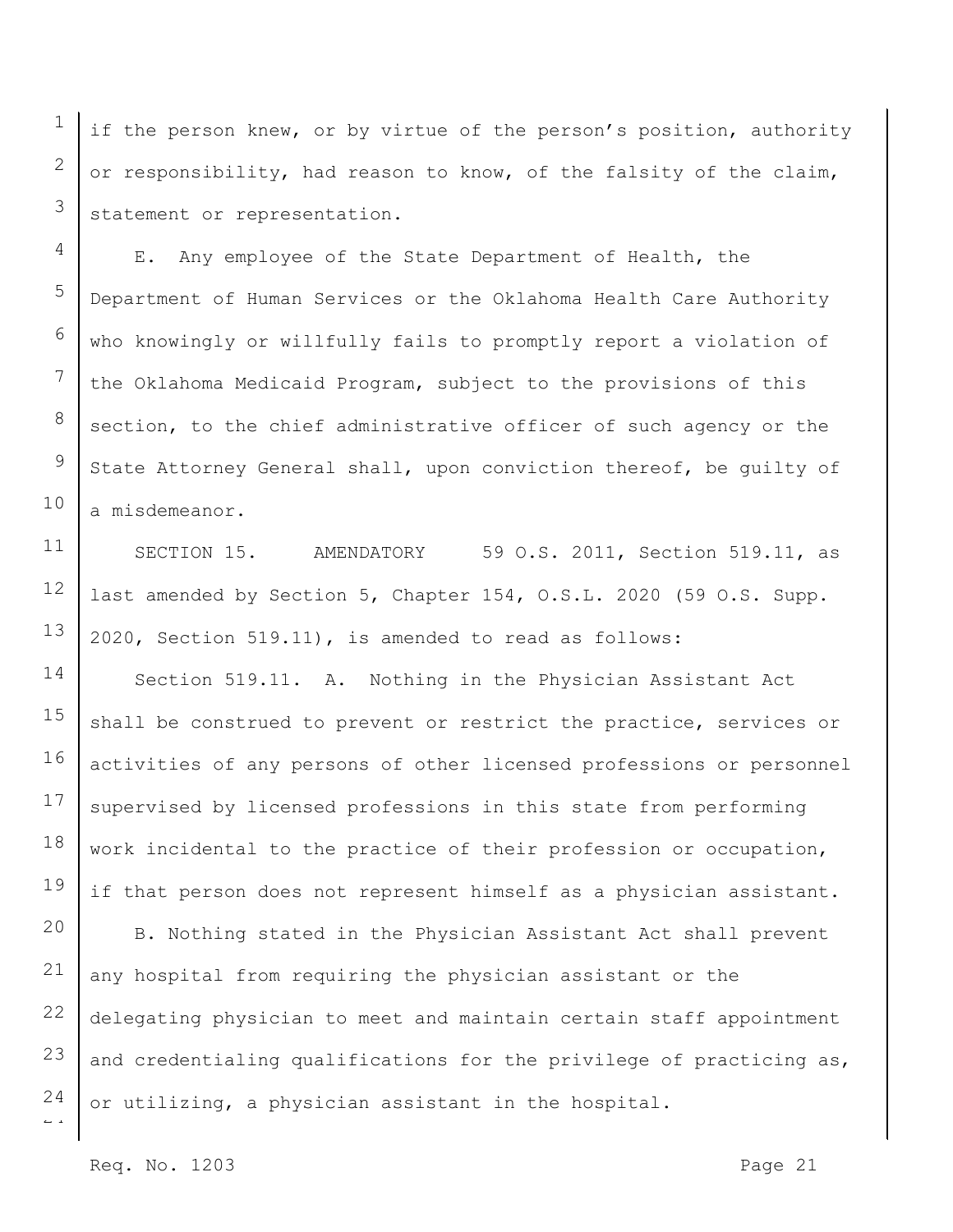C. Nothing in the Physician Assistant Act shall be construed to permit a physician assistant to practice medicine or prescribe drugs and medical supplies in this state except when such actions are performed under the supervision and at the direction of a physician or physicians approved by the State Board of Medical Licensure and Supervision.

7 8 10 11 D. Nothing herein shall be construed to require licensure under the Physician Assistant Act of a physician assistant student enrolled in a physician assistant educational program accredited by the Accreditation Review Commission on Education for the Physician Assistant.

12 13 14 15 16 E. Notwithstanding any other provision of law, no one who is not a physician licensed to practice medicine in this state may perform acts restricted to such physicians pursuant to the provisions of Section 1-731 of Title 63 of the Oklahoma Statutes. This paragraph is inseverable.

17 18 SECTION 16. AMENDATORY 63 O.S. 2011, Section 1-568, is amended to read as follows:

19 20 21 22 23 Section 1-568. A. Nothing in the Genetic Counseling Licensure Act may be construed to require any genetic counselor or other person to mention, discuss, suggest, propose, recommend, or refer for, abortion $_{\tau}$  or to agree or indicate a willingness to do so, nor shall licensing of any genetic counselor be contingent upon

 $\overline{a}$ 24

1

2

3

4

5

6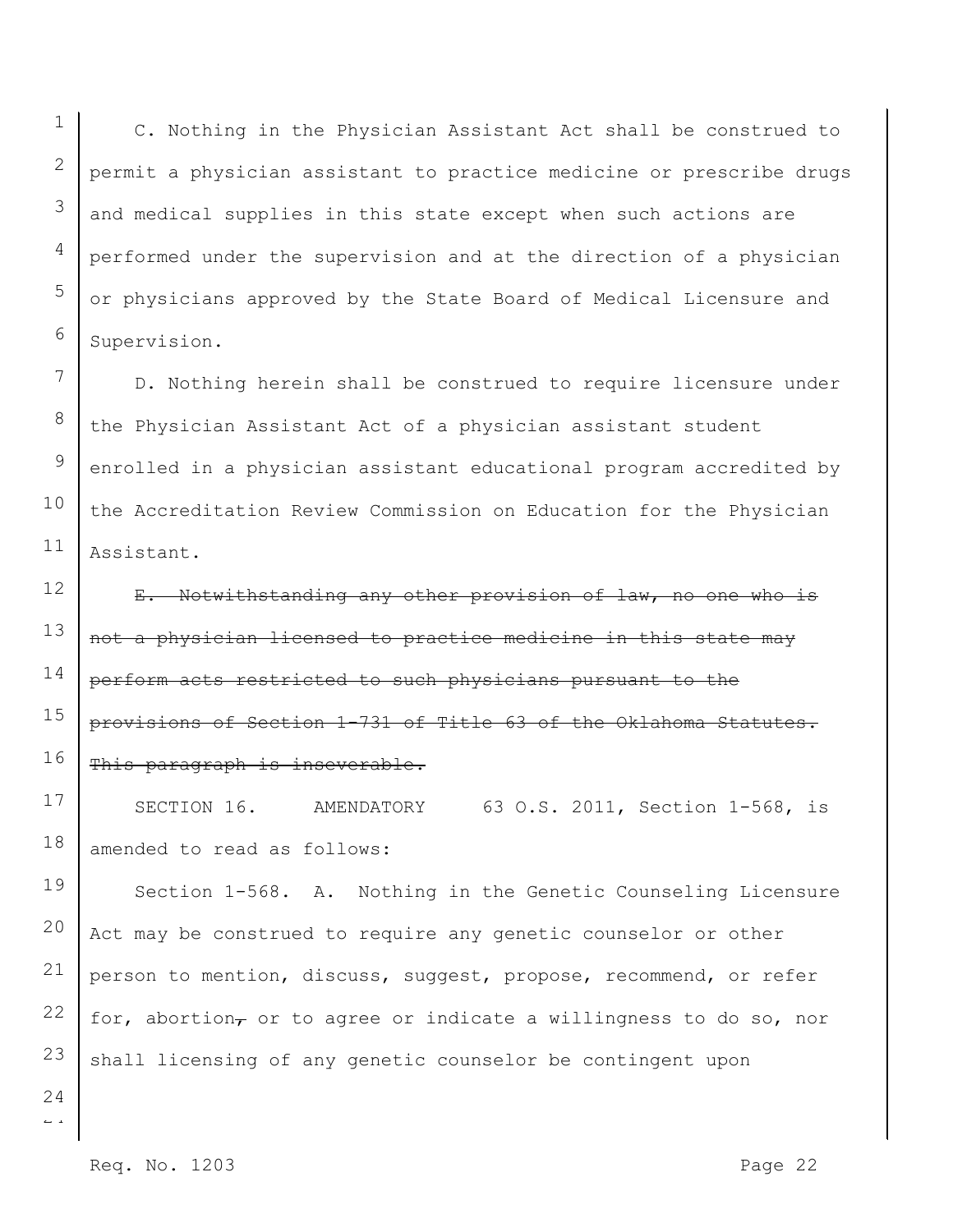acceptance of abortion as a treatment option for any genetic or other prenatal disease, anomaly $\tau$  or disability.

3 4 5 6 7 8 9 10 11 12 13 14 B. If the State Board of Health determines that accreditation of genetic counseling training programs by the American Board of Genetic Counseling or of medical genetics training programs by the American Board of Medical Genetics is dependent on criteria, or applied in a manner, incompatible with the provisions of subsection A of this section, it shall establish or recognize and apply criteria for accreditation of alternative genetic counseling training programs or medical genetics training programs compatible with the provisions of subsection A of this section and any genetic counseling training programs or medical genetics training programs accredited thereunder shall be deemed accredited for the purposes of paragraph 3 of subsection A of Section 4 1-564 of this act title.

 $\overline{a}$ 15 16 17 18 19 20 21 22 23 24 C. If the State Board of Health determines that the examination required for certification as a genetic counselor by the American Board of Genetic Counseling or the American Board of Medical Genetics or as a medical geneticist by the American Board of Medical Genetics is incompatible with the provisions of subsection A of this section, it shall establish or recognize an alternative examination compatible with the provisions of that subsection and an individual who passes such an examination shall be deemed to meet the relevant requirements of paragraph 4 of subsection A of Section 4 1-564 of this act title.

Req. No. 1203 **Page 23** 

1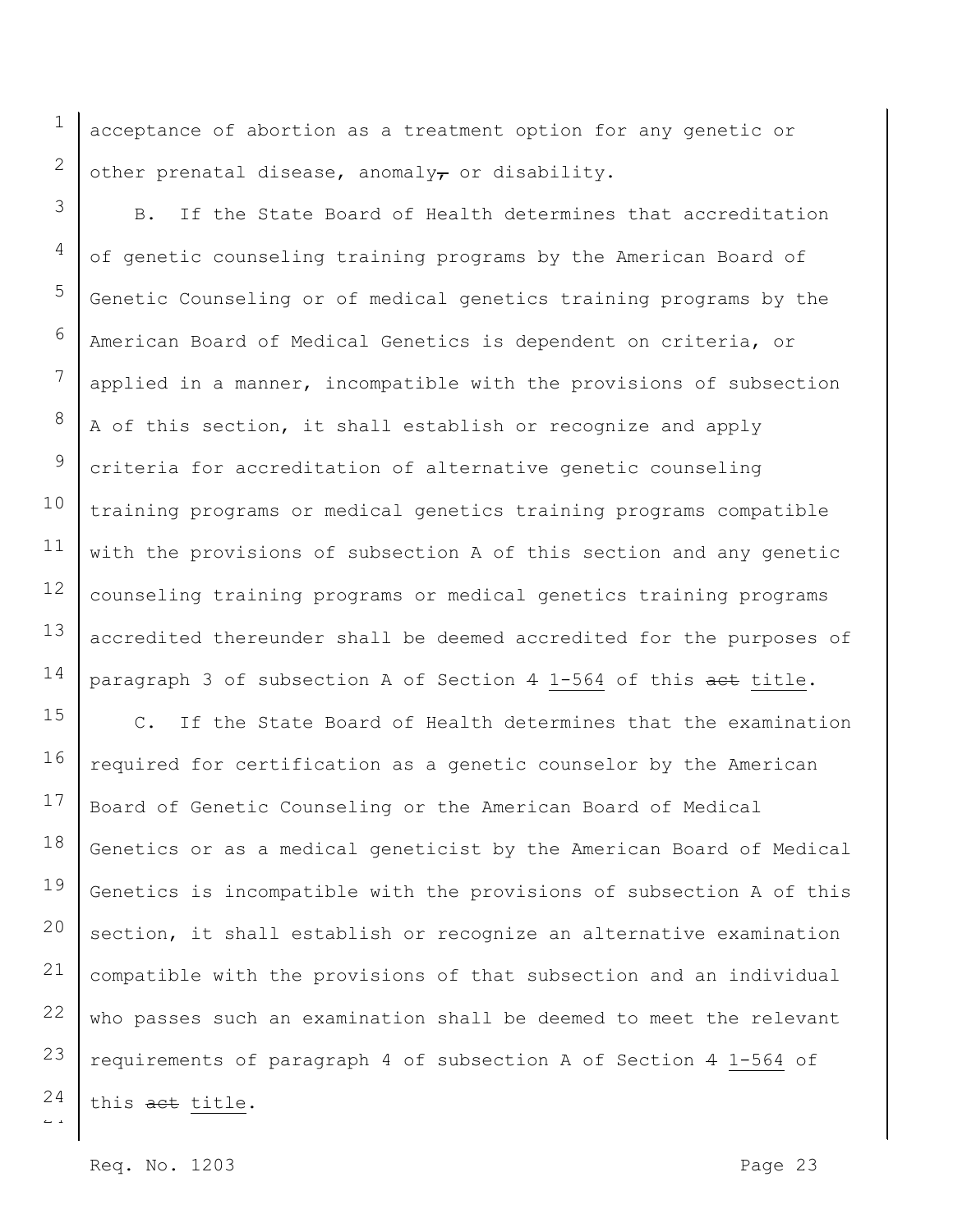1

D. The State Board of Health shall by rule waive such other provisions of the Genetic Counseling Licensure Act and provide for appropriate substitute requirements as it determines necessary to ensure compliance with subsection A of this section.

E. There shall be no cause of action against any person for failure to mention, discuss, suggest, propose, recommend, or refer for, abortion, unless the abortion is necessary to prevent the death of the mother.

F. This section shall not be severable from the Genetic Counseling Licensure Act.

SECTION 17. AMENDATORY 63 O.S. 2011, Section 1-701, as amended by Section 1, Chapter 150, O.S.L. 2020 (63 O.S. Supp. 2020, Section 1-701), is amended to read as follows:

Section 1-701. For the purposes of Section 1-701 et seq. of this title:

1. "Hospital" means any institution, place, building or agency, public or private, whether organized for profit or not, primarily engaged in the maintenance and operation of facilities for the diagnosis, treatment or care of patients admitted for overnight stay or longer in order to obtain medical care, surgical care, obstetrical care $_{\tau}$  or nursing care for illness, disease, injury, infirmity $_{\tau}$  or deformity. Except as otherwise provided by paragraph 5 of this subsection, places where pregnant females are admitted and receive care incident to pregnancy $\tau$  abortion or delivery shall be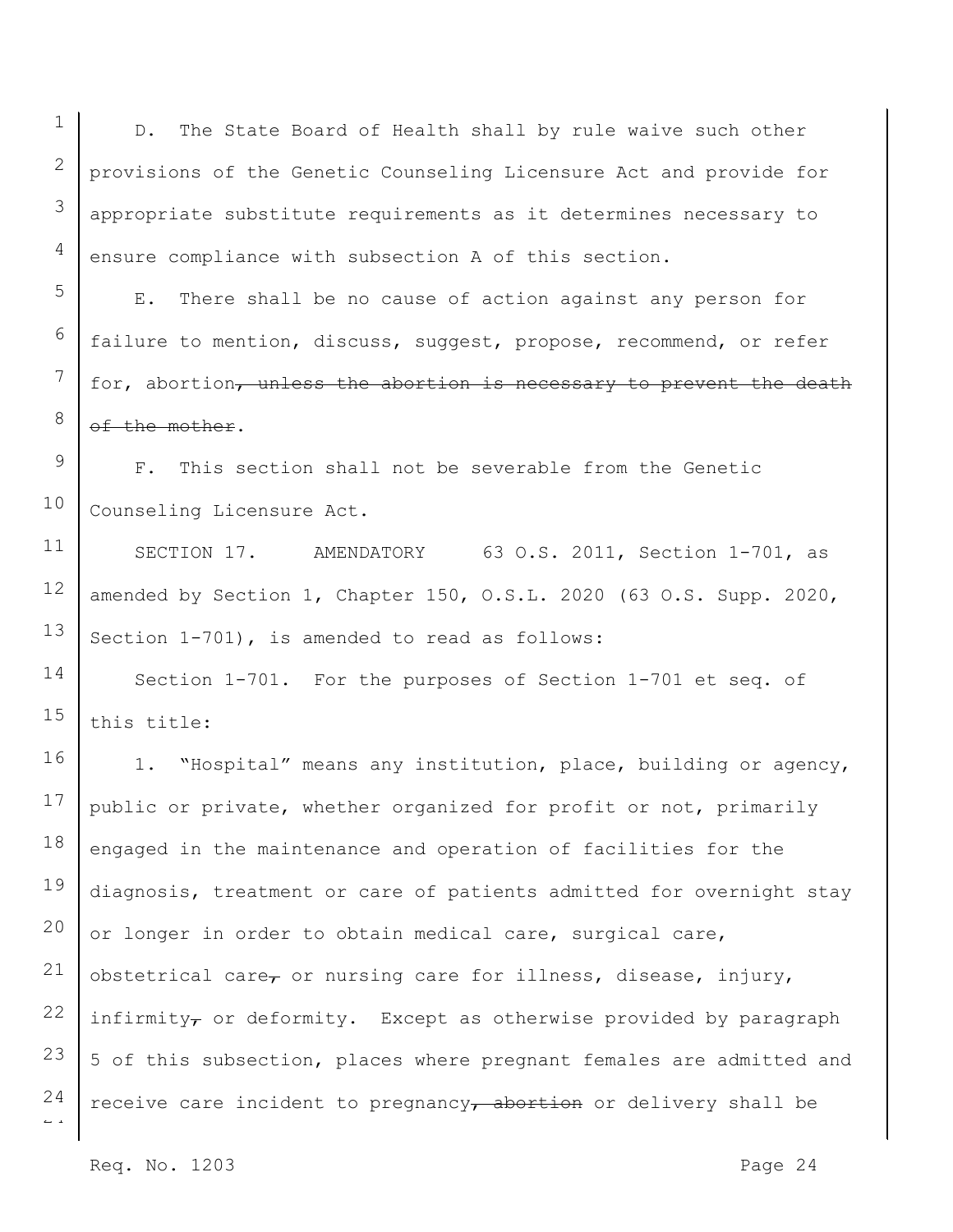1 2 3 4 5 considered to be a "hospital" within the meaning of this article, regardless of the number of patients received or the duration of their stay. The term "hospital" includes general medical surgical hospitals, specialized hospitals, critical access and emergency hospitals $\tau$  and birthing centers;

6 7 8 2. "General medical surgical hospital" means a hospital maintained for the purpose of providing hospital care in a broad category of illness and injury;

9 10 11 3. "Specialized hospital" means a hospital maintained for the purpose of providing hospital care in a certain category, or categories $\tau$  of illness and injury;

12 13 14 4. "Critical access hospital" means a hospital determined by the State Department of Health to be a necessary provider of health care services to residents of a rural community;

15 16 17 18 5. "Emergency hospital" means a hospital that provides emergency treatment and stabilization services on a twenty-four-hour basis that has the ability to admit and treat patients for short periods of time;

19 20 21 6. "Birthing center" means any facility, place or institution, which is maintained or established primarily for the purpose of providing services of a certified midwife or licensed medical doctor to assist or attend a woman in delivery and birth, and where a woman is scheduled in advance to give birth following a normal,

22 23 24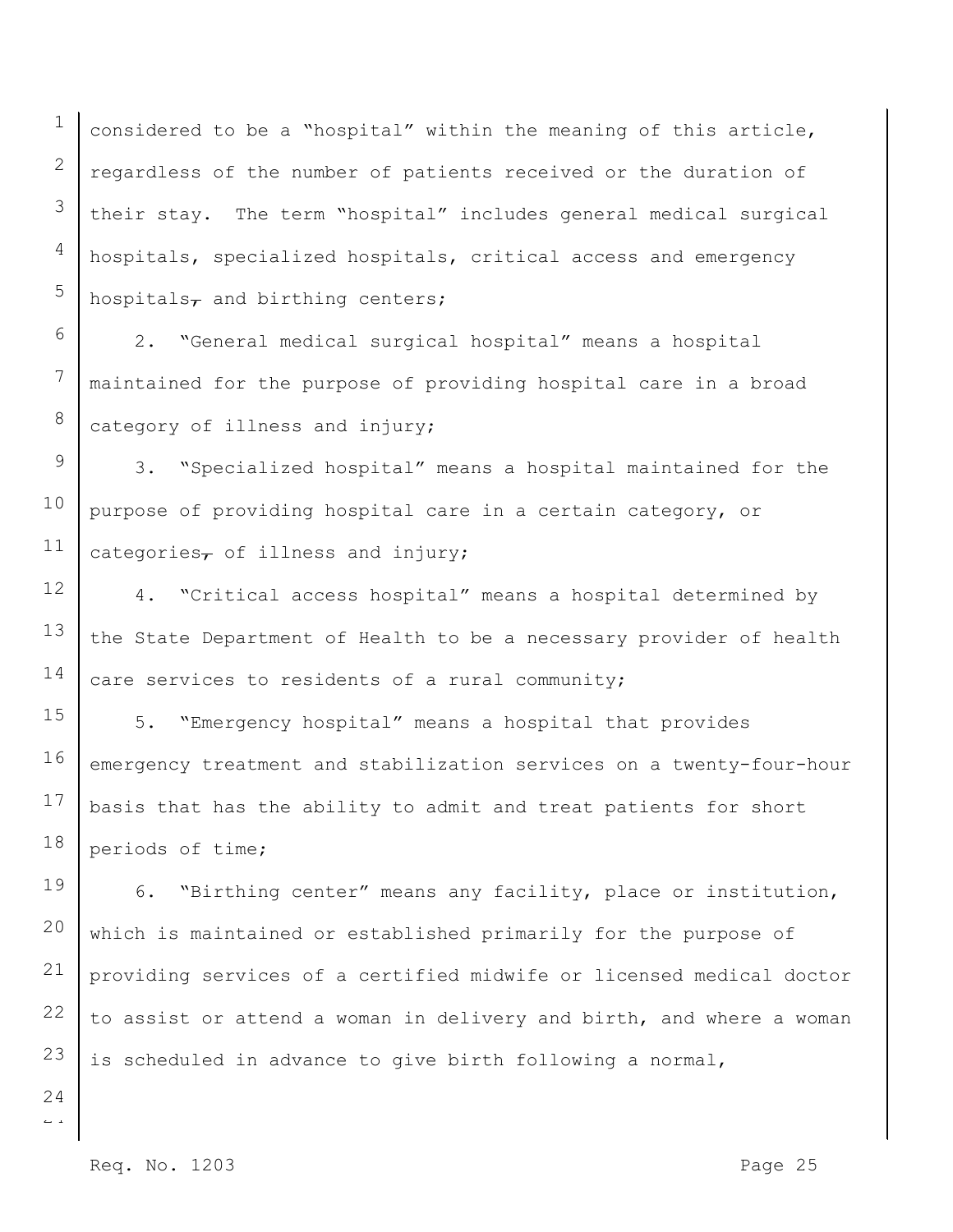uncomplicated, low-risk pregnancy. Provided, however, licensure for a birthing center shall not be compulsory;

3 4 5 6 7. "Day treatment program" means nonresidential, partial hospitalization programs, day treatment programs $<sub>7</sub>$  and day hospital</sub> programs as defined by subsection A of Section 175.20 of Title 10 of the Oklahoma Statutes; and

- 8. a. "Primarily engaged" means a hospital shall be primarily engaged, defined by this section and as determined by the State Department of Health, in providing to inpatients the following care by or under the supervision of physicians:
	- (1) diagnostic services and therapeutic services for medical diagnosis, treatment and care of injured, disabled or sick persons, or
	- (2) rehabilitation services for the rehabilitation of injured, disabled or sick persons.
- 17 18 19 20 21 22 b. In reaching a determination as to whether an entity is primarily engaged in providing inpatient hospital services to inpatients of a hospital, the Department shall evaluate the total facility operations and consider multiple factors as provided in subparagraphs c and d of this subsection.
	- c. In evaluating the total facility operations, the Department shall review the actual provision of care

Req. No. 1203 **Page 26** 

 $\overline{a}$ 

24

23

1

2

7

8

9

10

11

12

13

14

15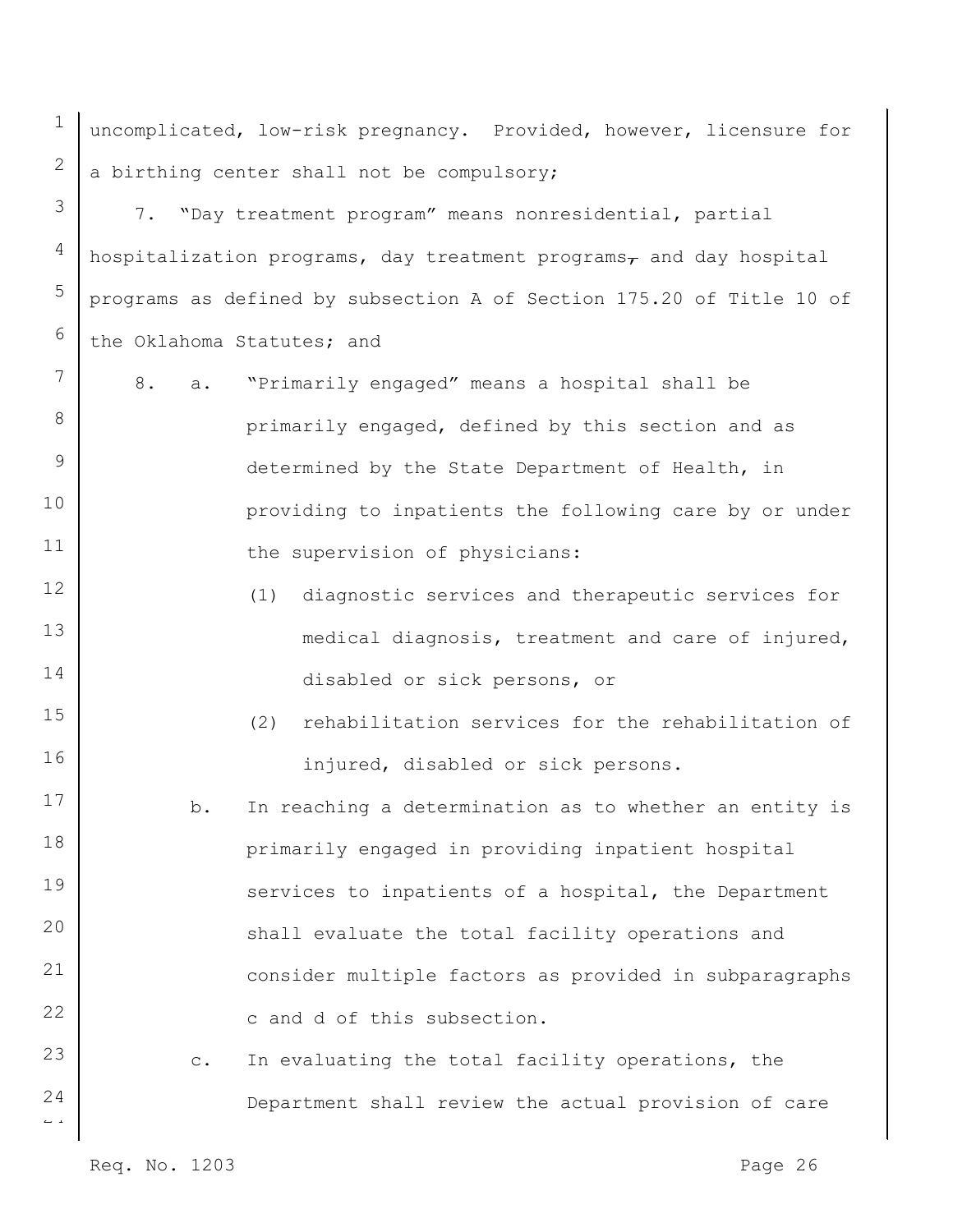| 1                              |    |     | and services to two or more inpatients, and the        |
|--------------------------------|----|-----|--------------------------------------------------------|
| 2                              |    |     | effects of that care, to assess whether the care       |
| 3                              |    |     | provided meets the needs of individual patients by way |
| 4                              |    |     | of patient outcomes.                                   |
| 5                              | d. |     | The factors that the Department shall consider for     |
| 6                              |    |     | determination of whether an entity meets the           |
| 7                              |    |     | definition of primarily engaged include, but are not   |
| 8                              |    |     | limited to:                                            |
| 9                              |    | (1) | a minimum of four inpatient beds,                      |
| 10                             |    | (2) | the entity's average daily census (ADC),               |
| 11                             |    | (3) | the average length of stay (ALOS),                     |
| 12                             |    | (4) | the number of off-site campus outpatient               |
| 13                             |    |     | locations,                                             |
| 14                             |    | (5) | the number of provider-based emergency                 |
| 15                             |    |     | departments for the entity,                            |
| 16                             |    | (6) | the number of inpatient beds related to the size       |
| 17                             |    |     | of the entity and the scope of the services            |
| 18                             |    |     | offered,                                               |
| 19                             |    | (7) | the volume of outpatient surgical procedures           |
| 20                             |    |     | compared to the inpatient surgical procedures, if      |
| 21                             |    |     | surgical services are provided,                        |
| 22                             |    | (8) | staffing patterns, and                                 |
| 23                             |    | (9) | patterns of ADC by day of the week.                    |
| 24<br>$\mathbb{L} \rightarrow$ |    |     |                                                        |
|                                |    |     |                                                        |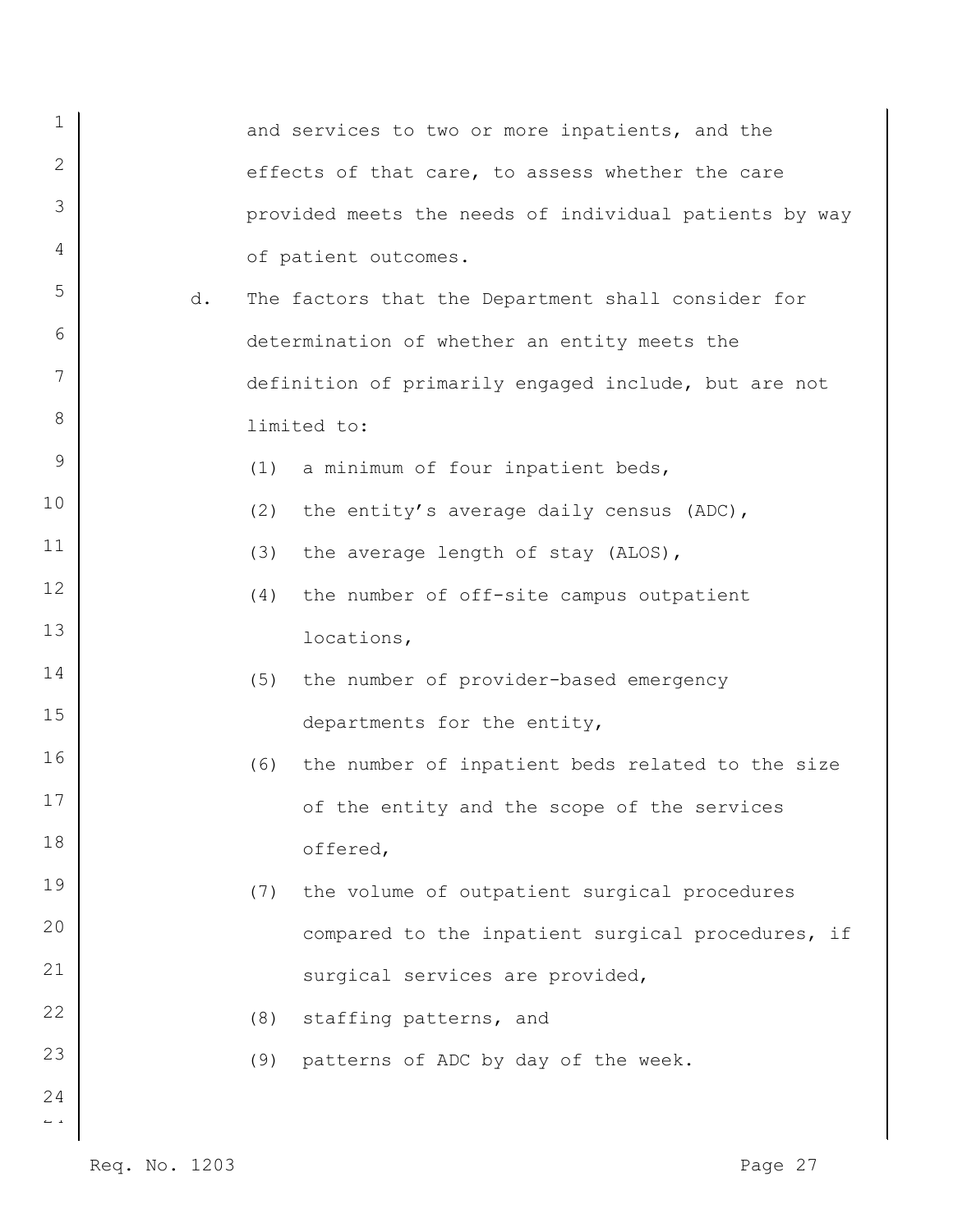1 2 3 4 5 6 7 8 9 10 11 12 13 14 15 16 17 18 e. Notwithstanding any other provision of this section, an entity shall be considered primarily engaged in providing inpatient hospital services to inpatients if the hospital has had an ADC of at least two (2) and an ALOS of at least two (2) midnights over the past twelve (12) months. A critical access hospital shall be exempt from the ADC and ALOS determination. ADC shall be calculated by adding the midnight daily census for each day of the twelve-month period and then dividing the total number by days in the year. A facility that has been operating for less than (12) months at the time of the survey shall calculate its ADC based on the number of months the facility has been operational, but not less than three (3) months. If a first survey finds noncompliance with the ADC and ALOS, a second survey may be required by the Department to demonstrate compliance with state licensure.

19 20 SECTION 18. AMENDATORY 63 O.S. 2011, Section 1-728c, is amended to read as follows:

 $\overline{a}$ 21 22 23 24 Section 1-728c. An employer shall not discriminate against an employee or prospective employee by refusing to reasonably accommodate the religious observance or practice of the employee or prospective employee, unless the employer can demonstrate that the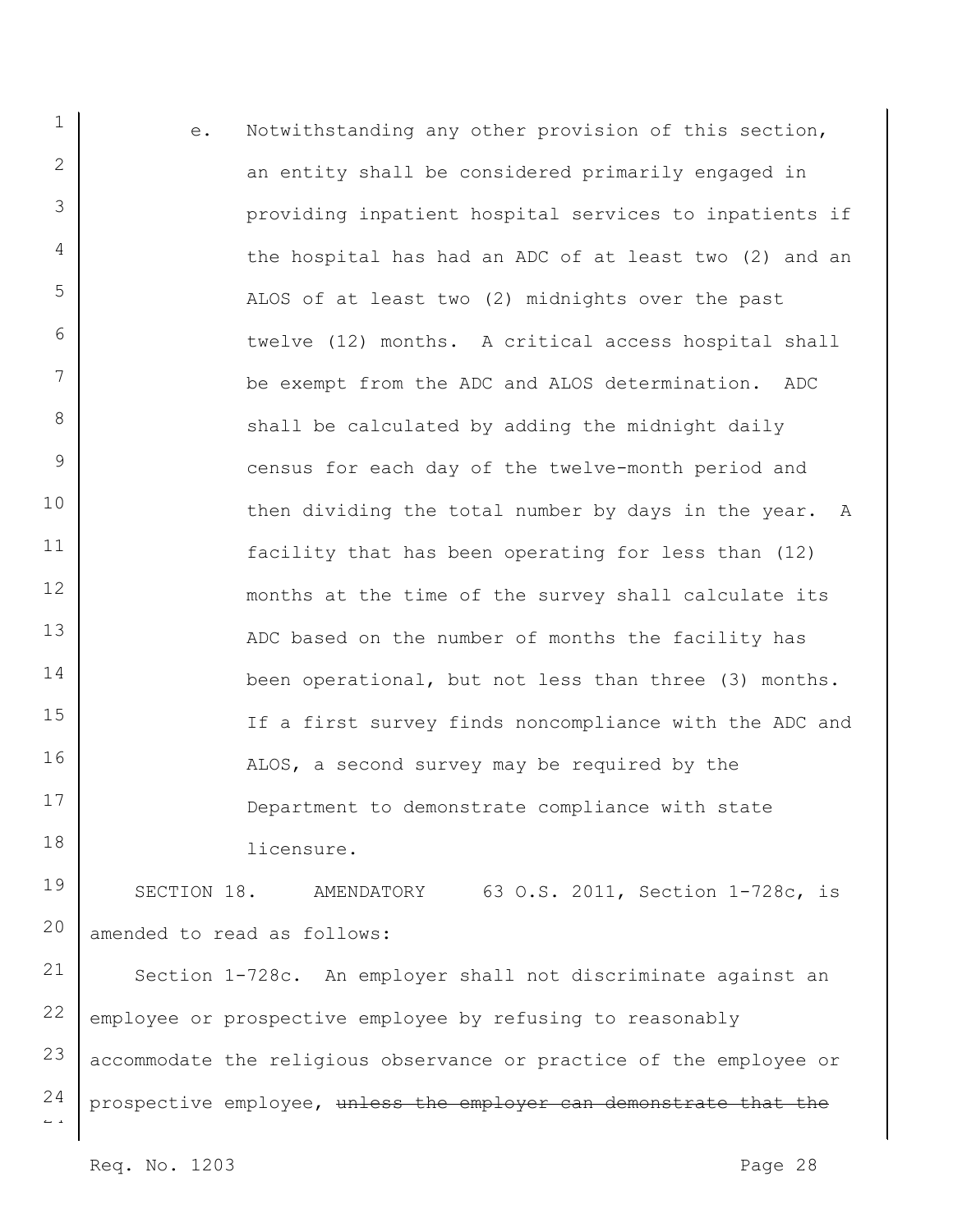1 2 3 accommodation would pose an undue hardship on the program, enterprise, or business of the employer, in the following circumstances:

4 5 6 7 8 9 10 11 12 1. An abortion as defined in Section 1-730 of Title 63 of the Oklahoma Statutes. The provisions of this section shall not apply if the pregnant woman suffers from a physical disorder, physical injury, or physical illness which, as certified by a physician, causes the woman to be in imminent danger of death unless an abortion is immediately performed or induced and there are no other competent personnel available to attend to the woman. As used in this act, the term "abortion" shall not include the prescription of contraceptives;

13 14 15 2. An experiment or medical procedure that destroys an in vitro human embryo or uses cells or tissue derived from the destruction of an in vitro human embryo;

16 17 18 3. 2. An experiment or medical procedure on an in vitro human embryo that is not related to the beneficial treatment of the in vitro human embryo;

19 20 21 4. 3. An experiment or medical procedure on a developing child in an artificial womb, at any stage of development, that is not related to the beneficial treatment of the developing child;

 $\overline{a}$ 22 23 24 5. 4. A procedure, including a transplant procedure, that uses fetal tissue or organs that come from a source other than a stillbirth or miscarriage; or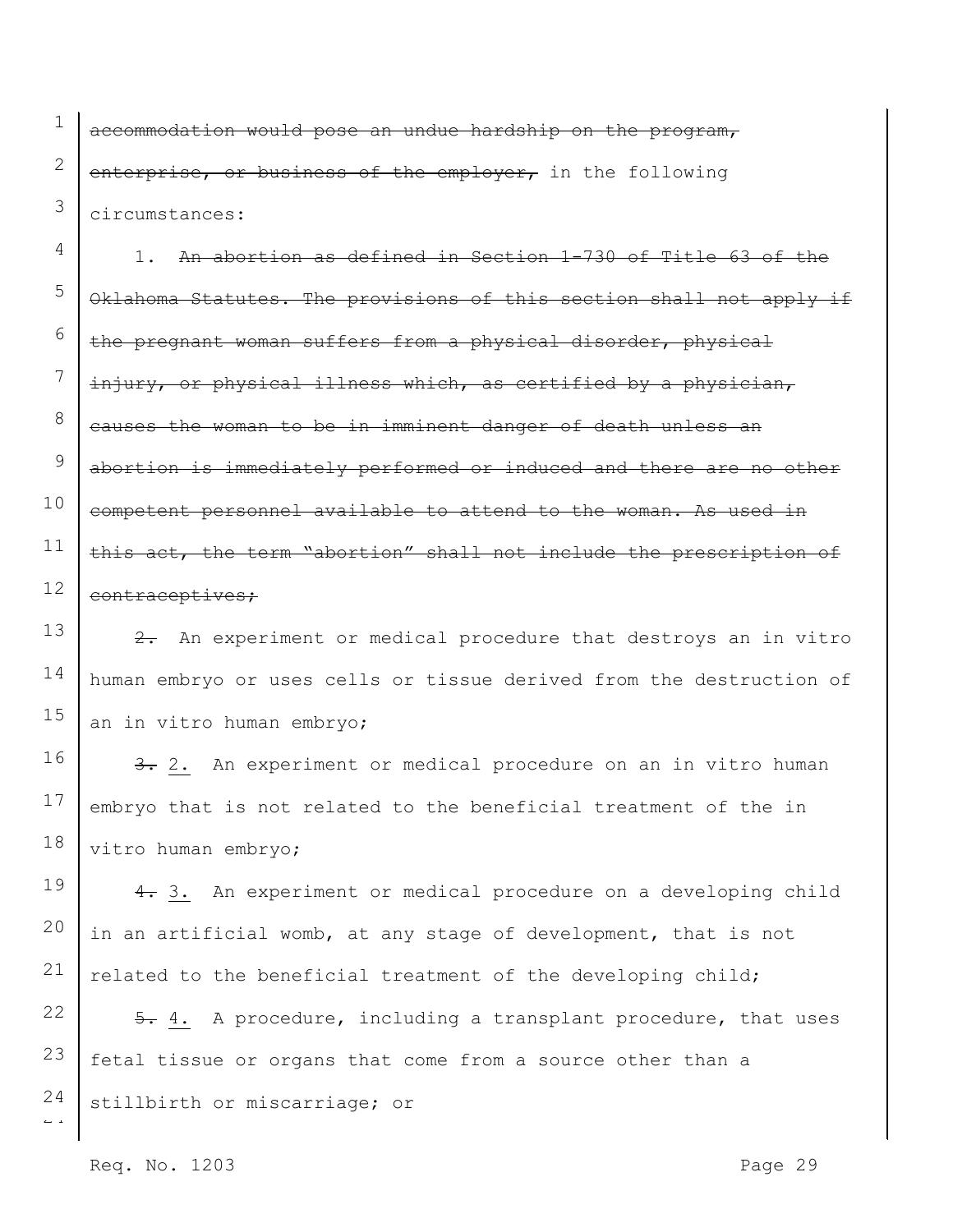1 2 3 6. 5. An act that intentionally causes or assists in causing the death of an individual by assisted suicide, euthanasia, or mercy killing.

SECTION 19. AMENDATORY 63 O.S. 2011, Section 2601, is amended to read as follows:

Section 2601. For the purposes of this act Section 2601 et seq. of this title, the following words and phrases mean:

 $\{a\}$  1. "Minor" means any person under the age of eighteen (18) years of age, except such person who is on active duty with or has served in any branch of the Armed Services of the United States shall be considered an adult-;

15 (b) 2. "Health professional" means for the purposes of this act any licensed physician, psychologist, dentist, osteopathic physician, podiatrist, chiropractor, registered or licensed practical nurse or physician's assistant-; and

16 17 18 19 20 21 (e) 3. "Health services" means services delivered by any health professional including examination, preventive and curative treatment, surgical, hospitalization $_{\tau}$  and psychological services, except abortion or sterilization. Should the health services include counseling concerning abortion, all alternatives will be fully presented to the minor. Services in this act Section 2601 et seq. of this title shall not include research or experimentation with minors except where used in an attempt to preserve the life of

22 23 24

4

5

6

7

8

9

10

11

12

13

14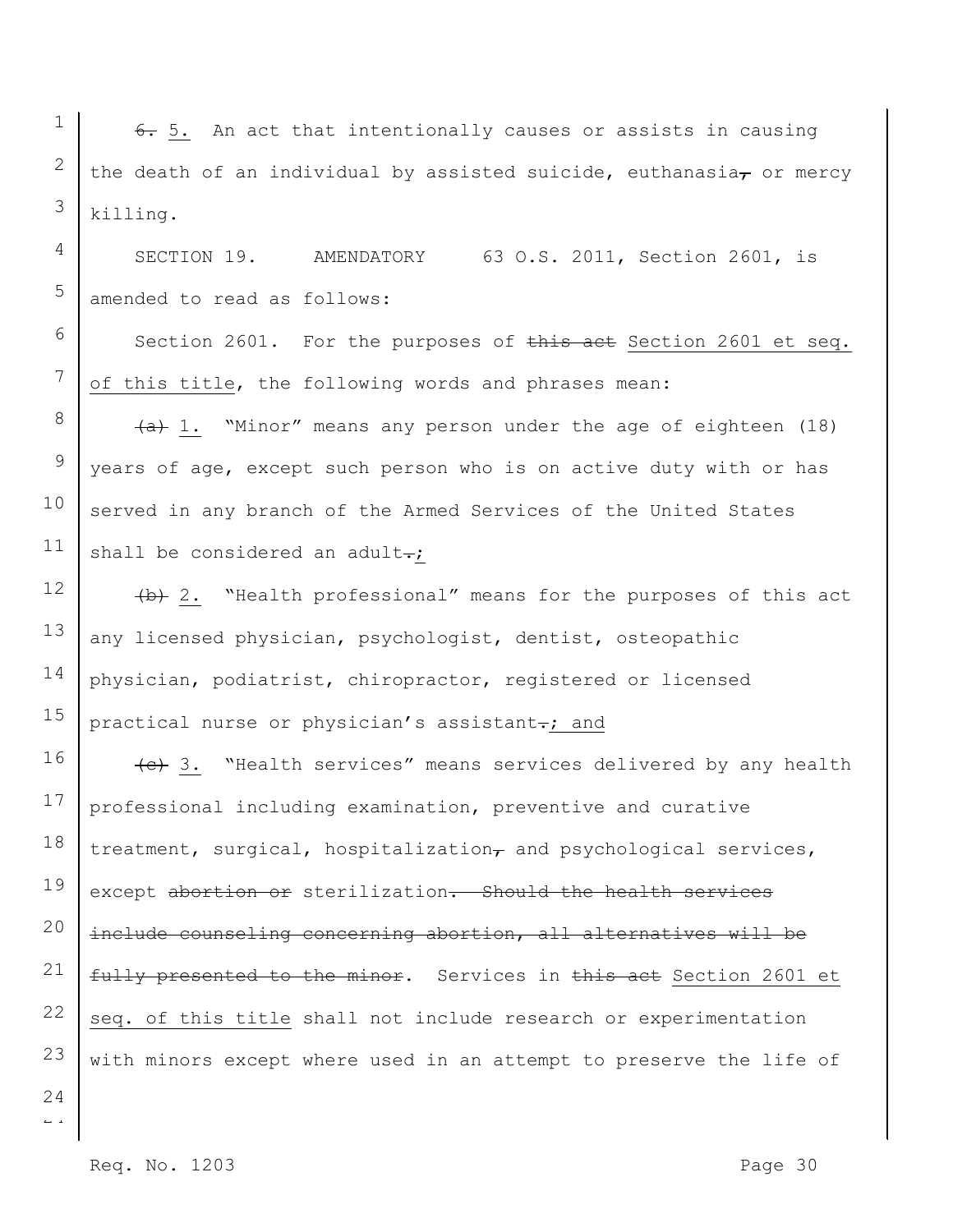that minor, or research as approved by an appropriate review board involved in the management of reportable diseases.

SECTION 20. AMENDATORY 74 O.S. 2011, Section 5054, is amended to read as follows:

Section 5054. A. None of the funds provided in the Oklahoma Health Research Act shall be used to conduct or support any research or experimentation on a human subject unless the research or experimentation has been reviewed and approved by an institutional review board.

10 11 12 13 B. None of the funds provided in the Oklahoma Health Research Act shall be used to undertake any research which has abortion, as defined by Section 1-730 691 of Title 63 21 of the Oklahoma Statutes, as its purpose.

14 15 SECTION 21. REPEALER 21 O.S. 2011, Sections 684, 714, 861 and 862, are hereby repealed.

 $\overline{a}$ 16 17 18 19 20 21 22 23 24 SECTION 22. REPEALER 63 O.S. 2011, Sections 1-729a, as amended by Section 1, Chapter 121, O.S.L. 2014, 1-731, 1-731.2 through 1-737, 1-737.4, as amended by Section 1, Chapter 123, O.S.L. 2017, 1-737.5 and 1-737.6, 1-738i and 1-738j, 1-738k, as amended by Section 1, Chapter 303, O.S.L. 2013, 1-738l, 1-738m, as amended by Section 6, Chapter 255, O.S.L. 2015, 1-738n, as amended by Section 3, Chapter 303, O.S.L. 2013, 1-738o and 1-738p, 1-738.1A, 1-738.2 through 1-738.3a, as amended by Sections 1 through 3, Chapter 255, O.S.L. 2015, 1-738.3d, 1-738.3e, 1-738.4, 1-738.5, 1-738.6 and 1-

Req. No. 1203 **Page 31** 

1

2

3

4

5

6

7

8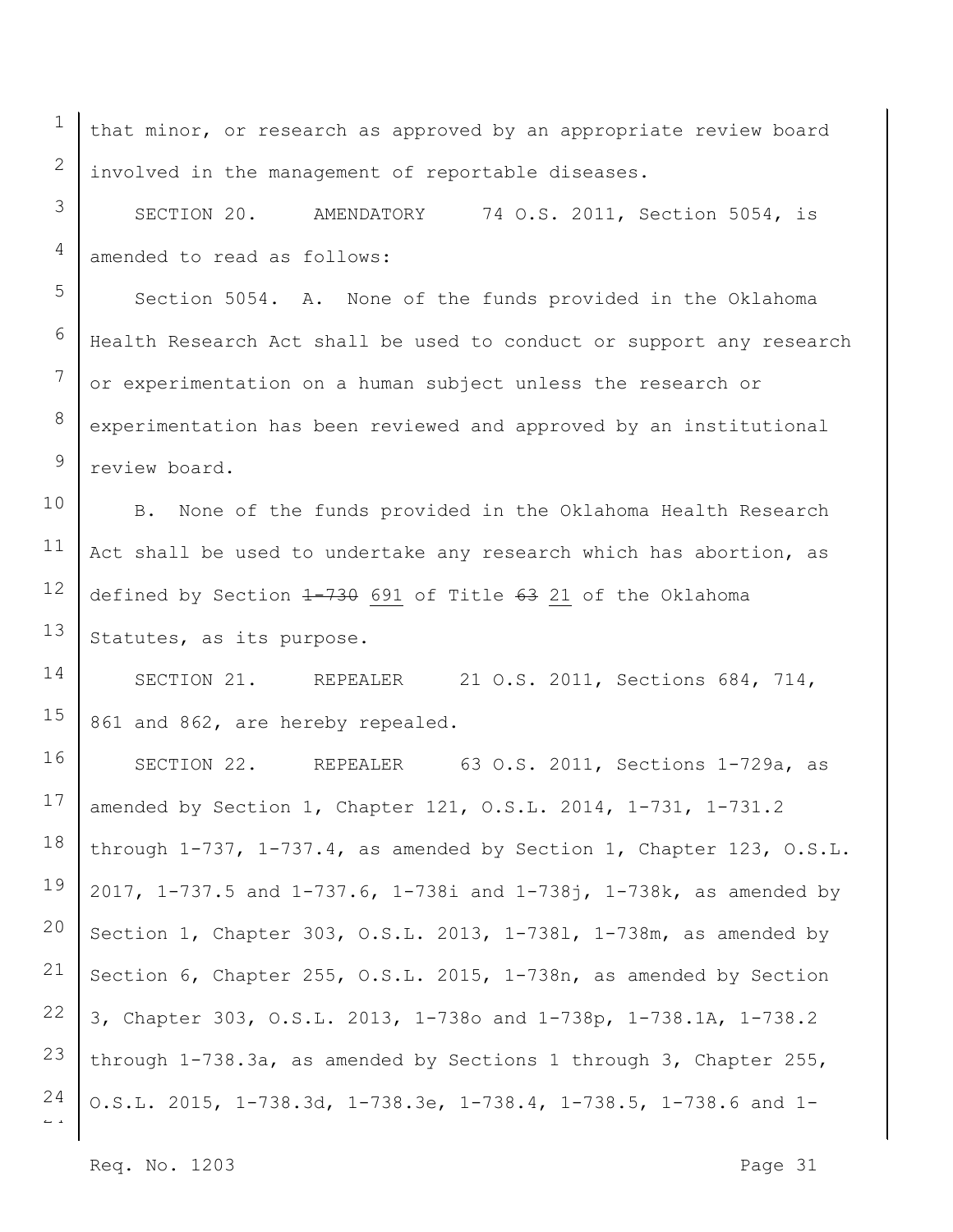| $\mathbf 1$                    | 738.7, 1-738.8, as amended by Section 4, Chapter 255, O.S.L. 2015,         |
|--------------------------------|----------------------------------------------------------------------------|
| 2                              | 1-738.9 through $1-738.12$ , $1-738.13$ , as amended by Section 5, Chapter |
| 3                              | 255, O.S.L. 2015, 1-738.14 through 1-740.1, 1-740.2, 1-740.3 and 1-        |
| 4                              | 740.4, as amended by Sections 2, 3 and 4, Chapter 320, O.S.L. 2013,        |
| 5                              | $1-740.4a$ , $1-740.4b$ , as amended by Section 1, Chapter 387, O.S.L.     |
| 6                              | 2015, 1-740.5 through 1-740.11, 1-740.12, as amended by Section 485,       |
| $7\phantom{.}$                 | Chapter 304, O.S.L. 2012, 1-741 through 1-743 and 1-745.1 through 1-       |
| 8                              | 745.11 (63 O.S. Supp. 2020, Sections 1-729a, 1-737.4, 1-738k, 1-           |
| 9                              | 738m, 1-738n, 1-738.2 through 1-738.3a, 1-738.8, 1-738.13, 1-740.2,        |
| 10                             | 1-740.3, 1-740.4, 1-740b and 1-740.12), are hereby repealed.               |
| 11                             | SECTION 23. REPEALER<br>Sections 1 through 7, Chapter 170,                 |
| 12                             | O.S.L. 2012 (63 O.S. Supp. 2020, Sections 1-729.1 through 1-729.7),        |
| 13                             | are hereby repealed.                                                       |
| 14                             | Sections 1 through 9, Chapter 159,<br>SECTION 24. REPEALER                 |
| 15                             | O.S.L. 2012 (63 O.S. Supp. 2020, Sections 1-745.12 through 1-              |
| 16                             | 745.19), are hereby repealed.                                              |
| 17                             | SECTION 25. REPEALER Section 4, Chapter 303, O.S.L. 2013                   |
| 18                             | (63 O.S. Supp. 2020, Section 1-738q), is hereby repealed.                  |
| 19                             | SECTION 26. REPEALER<br>Sections 2, 4, and 5, Chapter 268,                 |
| 20                             | O.S.L. 2013 (63 O.S. Supp. 2020, Sections 1-740.2A, 1-740.13 and 1-        |
| 21                             | 740.14), are hereby repealed.                                              |
| 22                             | SECTION 27. REPEALER Sections 1 and 5 through 10,                          |
| 23                             | Chapter 320, O.S.L. 2013 (63 O.S. Supp. 2020, Sections 1-744 and 1-        |
| 24<br>$\mathbb{L} \rightarrow$ | 744.1 through 1-744.6), are hereby repealed.                               |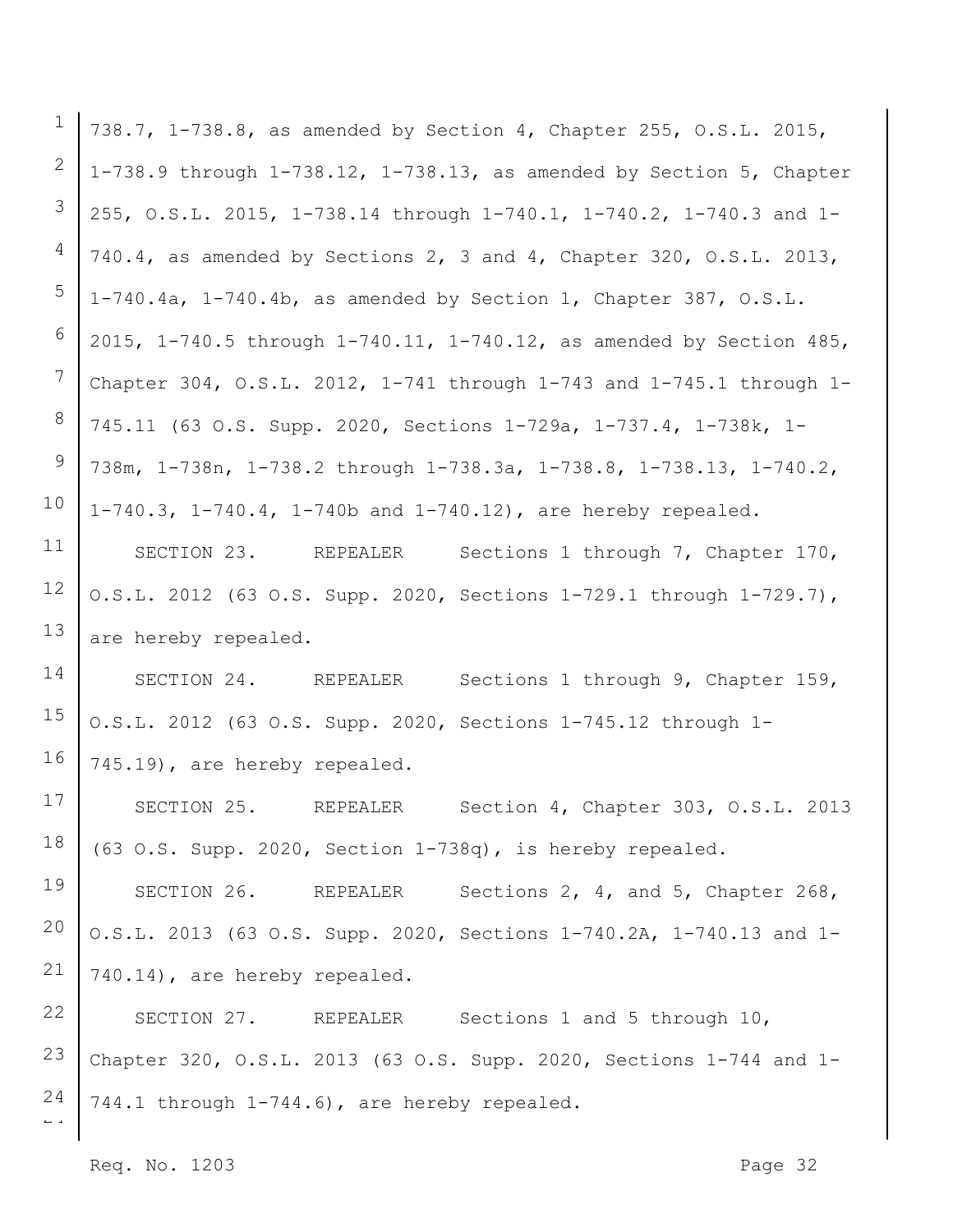| $\mathbf 1$                                  | Sections 1, 3, 4, 5, 7, 8, 9, and<br>SECTION 28. REPEALER                              |
|----------------------------------------------|----------------------------------------------------------------------------------------|
| 2                                            | 10, Chapter 175, O.S.L. 2014 (63 O.S. Supp. 2020, Sections 1-746.1,                    |
| 3                                            | $1-746.3$ , $1-746.4$ , $1-746.5$ , $1-746.7$ , $1-746.8$ , $1-746.9$ and $1-746.10$ , |
| $\overline{4}$                               | are hereby repealed.                                                                   |
| 5                                            | SECTION 29. REPEALER<br>Section 2, Chapter 175, O.S.L.                                 |
| 6                                            | 2014, as amended by Section 7, Chapter 255, O.S.L. 2015 (63 O.S.                       |
| 7                                            | Supp. 2020, Section 1-746.2), is hereby repealed.                                      |
| 8                                            | SECTION 30. REPEALER<br>Section 6, Chapter 175, O.S.L.                                 |
| 9                                            | 2014, as amended by Section 8, Chapter 255, O.S.L. 2015 (63 O.S.                       |
| 10                                           | Supp. 2020, Section 1-746.6), is hereby repealed.                                      |
| 11                                           | SECTION 31. REPEALER<br>Section 1, Chapter 370, O.S.L. 2014                            |
| 12                                           | (63 O.S. Supp. 2020, Section 1-748), is hereby repealed.                               |
| 13                                           | SECTION 32. REPEALER<br>Sections 1 through 10, Chapter 59,                             |
| 14                                           | O.S.L. 2015 (63 O.S. Supp. 2020, Sections 1-737.7 through 1-737.16),                   |
| 15                                           | are hereby repealed.                                                                   |
| 16                                           | SECTION 33. REPEALER<br>Section 9, Chapter 255, O.S.L. 2015                            |
| 17                                           | (63 O.S. Supp. 2020, Section 1-738.5a), is hereby repealed.                            |
| 18                                           | SECTION 34. REPEALER<br>Sections 2 through 4, Chapter 387,                             |
| 19                                           | O.S.L. 2015 (63 O.S. Supp. 2020, Sections 1-749 through 1-750), are                    |
| 20                                           | hereby repealed.                                                                       |
| 21                                           | SECTION 35. REPEALER<br>Sections 1 and 3 through 5, Chapter                            |
| 22                                           | 353, O.S.L. 2016 (63 O.S. Supp. 2020, Sections 1-751 and 1-753                         |
| 23                                           | through 1-755), are hereby repealed.                                                   |
| 24<br>$\mathbb{L}^{\mathbb{L}}$ $\mathbb{L}$ |                                                                                        |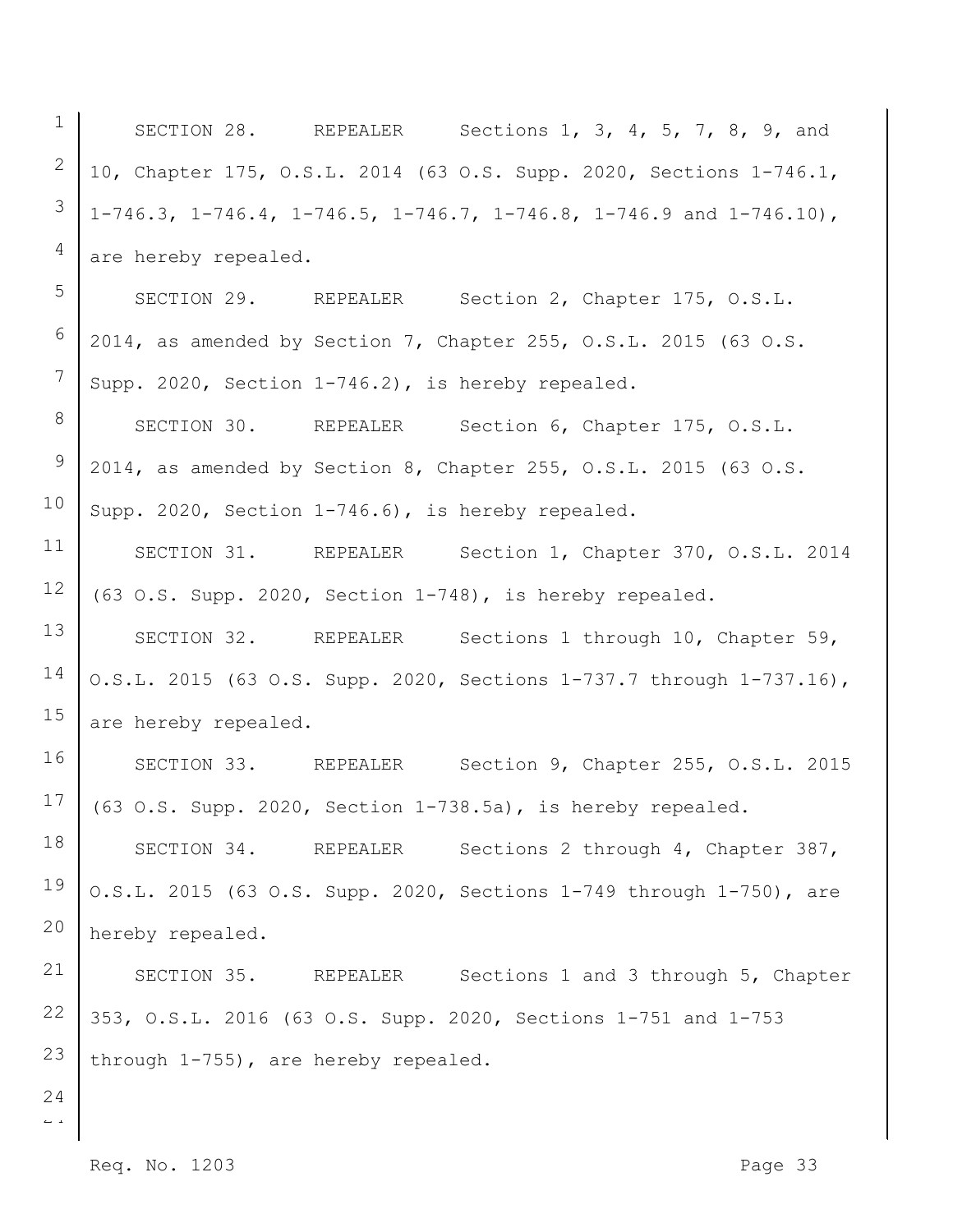1 2 3 SECTION 36. REPEALER Section 2, Chapter 353, O.S.L. 2016 as amended by Section 2, Chapter 123, O.S.L. 2017, (63 O.S. Supp. 2020, Section 1-752), is hereby repealed.

4 5 6 SECTION 37. REPEALER Sections 1 through 5, Chapter 308, O.S.L. 2017 (63 O.S. Supp. 2020, Sections 1-740.15 through 1- 740.19), are hereby repealed.

7 SECTION 38. REPEALER Sections 1 through 6, Chapter 198, O.S.L. 2012 (63 O.S. Supp. 2020, Sections 1-738.3f through 1- 738.3k), is hereby repealed.

10 11 SECTION 39. NEW LAW A new section of law not to be codified in the Oklahoma Statutes reads as follows:

12 13 14 15 16 17 This act is prospective only and shall not apply to crimes committed prior to the effective date of this act. For purposes of this section, a crime is committed before the effective date of this act if any element of the crime occurs before the effective date. SECTION 40. NEW LAW A new section of law not to be codified in the Oklahoma Statutes reads as follows:

18 19 20 21 A. Any federal statute, regulation, treaty, executive order or court ruling which purports to supersede, stay or overrule this act is in violation of the Constitution of the State of Oklahoma and the Constitution of the United States of America and is therefore void.

22 23 B. This state, a political subdivision of this state and any agents of this state or a political subdivision of this state may

 $\overline{a}$ 24

8